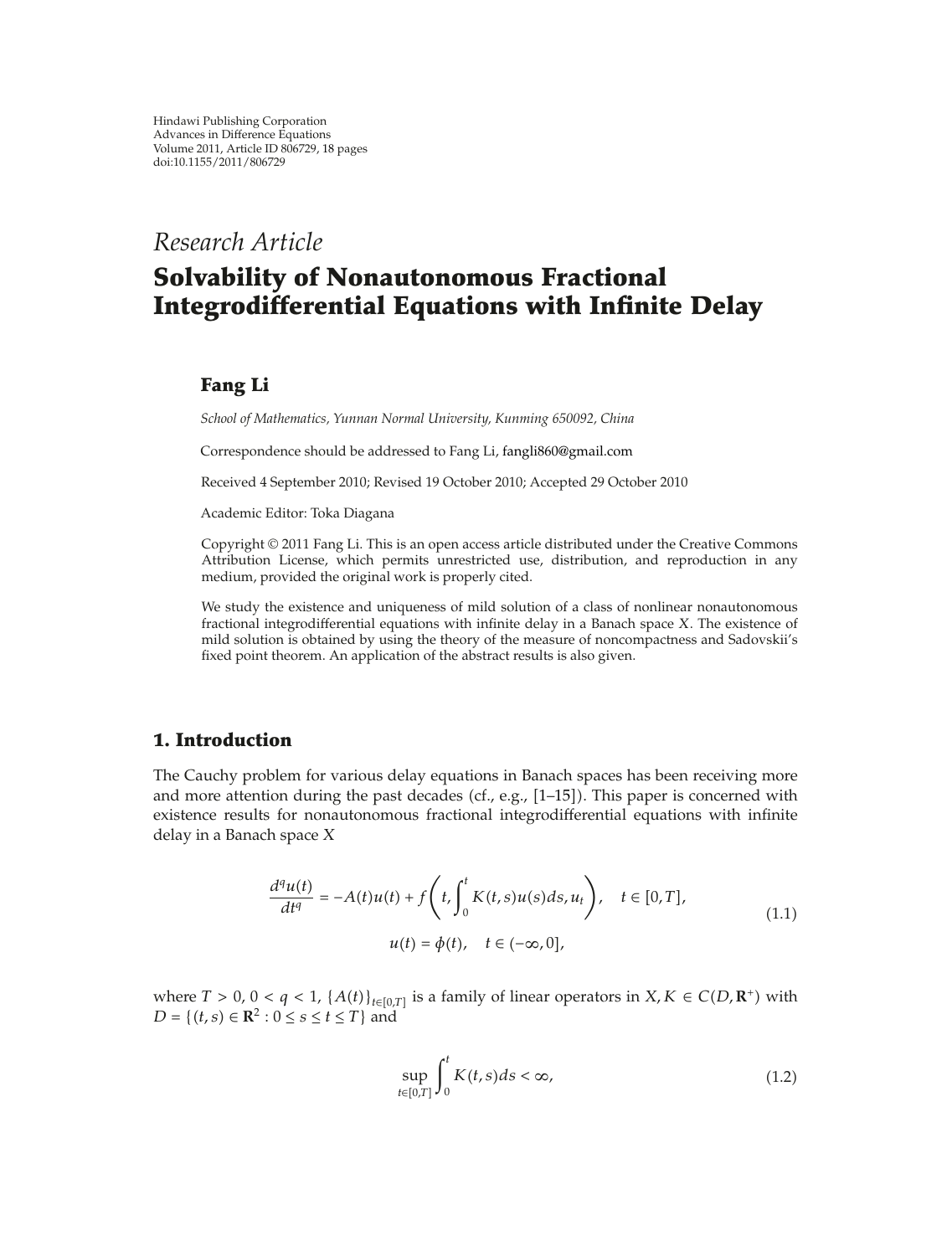*f* :  $[0, T] \times X \times \mathcal{D} \rightarrow X$ ,  $u_t$  :  $(-\infty, 0] \rightarrow X$  defined by  $u_t(\theta) = u(t + \theta)$  for  $\theta \in (-\infty, 0]$ ,  $\phi$ belongs to the phase space  $\beta$ , and  $\phi(0) = 0$ . The fractional derivative is understood here in the Riemann-Liouville sense.

In recent years, the fractional differential equations have been proved to be good tools in the investigation of many phenomena in engineering, physics, economy, chemistry, aerodynamics, electrodynamics of complex medium and they have been studied by many researchers (cf., e.g., [13, 14, 16, 17] and references therein). Moreover, many phenomena cannot be described through classical differential equations but the integral and integrodifferential equations in abstract spaces in fields like electronic, fluid dynamics, biological models, and chemical kinetics. So many significant works on this topic have been appeared (cf., e.g.,  $[10, 15, 18-25]$  and references therein).

In this paper, we study the existence of mild solution of (1.1) and obtain the existence theorem based on the measures of noncompactness without the assumptions that the nonlinearity *f* satisfies a Lipschitz type condition and the semigroup  $\{exp(-tA(s))\}$ generated by  $-A(s)$  ( $s \in [0, T]$ ) is compact (see Theorem 3.1). An example is given to show an application of the abstract results.

#### **2. Preliminaries**

Throughout this paper, we set  $J = [0, T]$ , a compact interval in **R**. We denote by *X* a Banach space,  $L(X)$  the Banach space of all linear and bounded operators on *X*, and  $C(J, X)$  the space of all *X*-valued continuous functions on *J*. We set

$$
Gu(t) := \int_0^t K(t,s)u(s)ds, \qquad G^* := \sup_{t \in J} \int_0^t K(t,s)ds < \infty.
$$
 (2.1)

Next, we recall the definition of the Riemann-Liouville integral.

*Definition 2.1* (see [26]). The fractional (arbitrary) order integral of the function  $g \in L^1(\mathbb{R}^+, \mathbb{R})$ of order *ν >* 0 is defined by

$$
I^{\nu}g(t) = \frac{1}{\Gamma(\nu)} \int_0^t (t-s)^{\nu-1} g(s) ds,
$$
 (2.2)

where  $\Gamma$  is the Gamma function. Moreover,  $I^{\nu_1}I^{\nu_2} = I^{\nu_1+\nu_2}$ , for all  $\nu_1, \nu_2 > 0$ .

*Remark 2.2.* (1)  $I^{\nu}: L^1[0,T] \to L^1[0,T]$  (see [26]), (2) obviously, for  $g \in L^1(J, \mathbb{R})$ , it follows from Definition 2.1 that

$$
\int_0^t \int_0^{\eta} (t - \eta)^{q-1} (\eta - s)^{\gamma - 1} g(s) ds d\eta = B(q, \gamma) \int_0^t (t - s)^{q + \gamma - 1} g(s) ds,
$$
 (2.3)

where  $B(q, \gamma)$  is a beta function.

See the following definition about phase space according to Hale and Kato [27].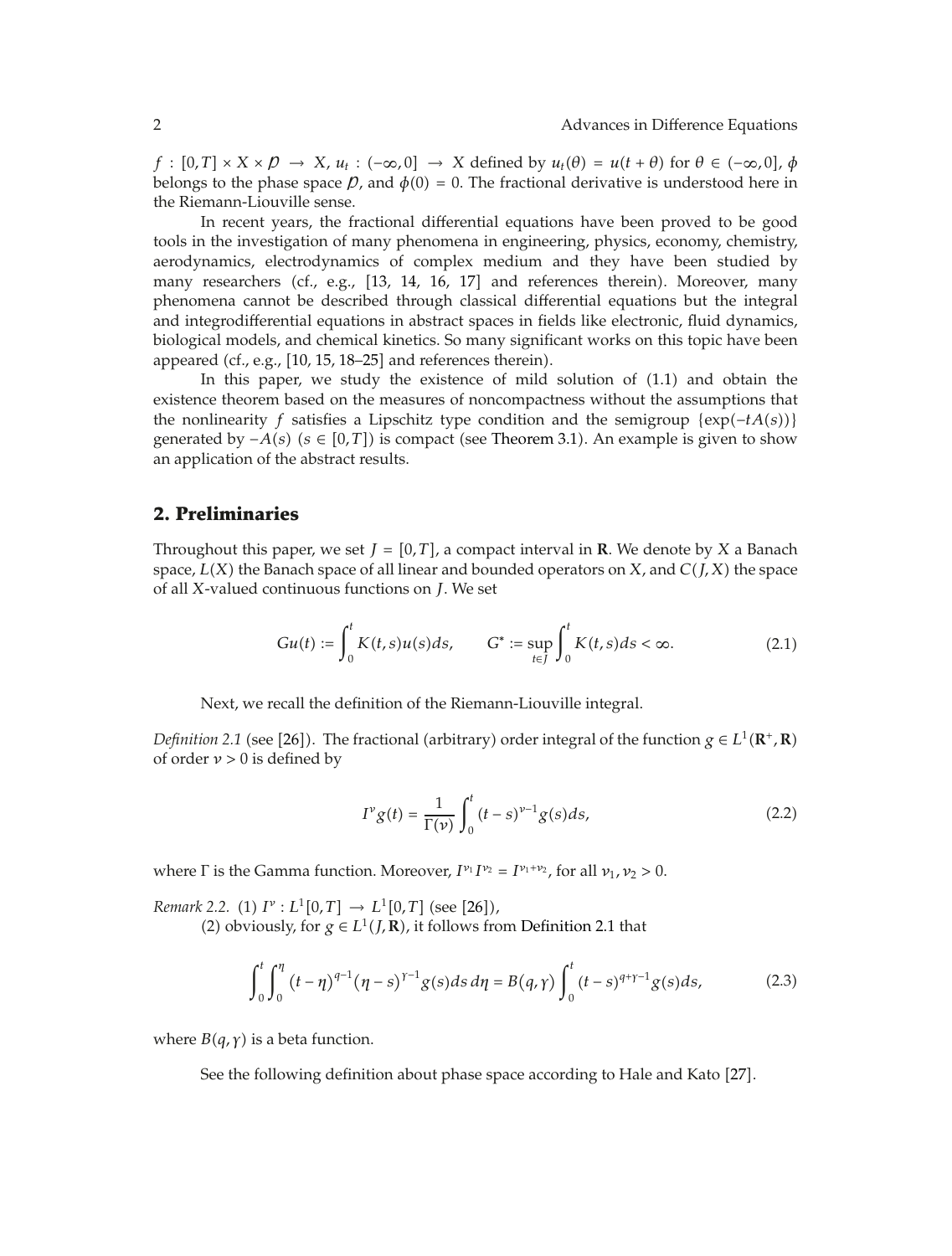*Definition 2.3.* A linear space  $\beta$  consisting of functions from **R**<sup>−</sup> into *X*, with seminorm  $\|\cdot\|_{\rho}$ , is called an admissible phase space if  *has the following properties.* 

(1) If *x* :  $(-\infty, T]$  → *X* is continuous on *J* and *x*<sub>0</sub> ∈ *P*, then *x*<sub>t</sub> ∈ *P* and *x*<sub>t</sub> is continuous in *t* ∈ *J*, and

$$
||x(t)|| \le L||x_t||_p, \tag{2.4}
$$

where  $L \geq 0$  is a constant.

(2) There exist a continuous function  $C_1(t) > 0$  and a locally bounded function  $C_2(t) \ge 0$ in  $t \geq 0$ , such that

$$
||x_t||_p \le C_1(t) \sup_{s \in [0,t]} ||x(s)|| + C_2(t) ||x_0||_p, \tag{2.5}
$$

for  $t \in [0, T]$  and  $x$  as in (1).

(3) The space  *is complete.* 

*Remark 2.4.* Equation (2.4) in (1) is equivalent to  $\|\phi(0)\| \le L \|\phi\|_{p}$ , for all  $\phi \in \mathcal{D}$ .

Next, we consider the properties of Kuratowski's measure of noncompactness.

*Definition 2.5.* Let *B* be a bounded subset of a seminormed linear space *Y*. The Kuratowski's measure of noncompactness(for brevity, *α*-measure) of *B* is defined as

$$
\alpha(B) = \inf\{d > 0 : B \text{ has a finite cover by sets of diameter} \le d\}. \tag{2.6}
$$

From the definition we can get some properties of *α*-measure immediately, see [28].

**Lemma 2.6** (see [28]). Let A and B be bounded subsets of X, then

\n- (1) 
$$
\alpha(A) \leq \alpha(B)
$$
, if  $A \subseteq B$ ;
\n- (2)  $\alpha(A) = \alpha(\overline{A})$ , where  $\overline{A}$  denotes the closure of  $A$ ;
\n- (3)  $\alpha(A) = 0$  if and only if  $A$  is precompact;
\n- (4)  $\alpha(\lambda A) = |\lambda|\alpha(A), \lambda \in \mathbb{R}$ ;
\n- (5)  $\alpha(A \cup B) = \max\{\alpha(A), \alpha(B)\}$ ;
\n- (6)  $\alpha(A + B) \leq \alpha(A) + \alpha(B)$ , where  $A + B = \{x + y : x \in A, y \in B\}$ ;
\n- (7)  $\alpha(A + x) = \alpha(A)$ , for any  $x \in X$ .
\n

*For*  $H \subset C(J, X)$ *, we define* 

$$
\int_0^t H(s)ds = \left\{ \int_0^t u(s)ds : u \in H \right\}, \quad \text{for } t \in J,
$$
 (2.7)

*where*  $H(s) = \{u(s) \in X : u \in H\}.$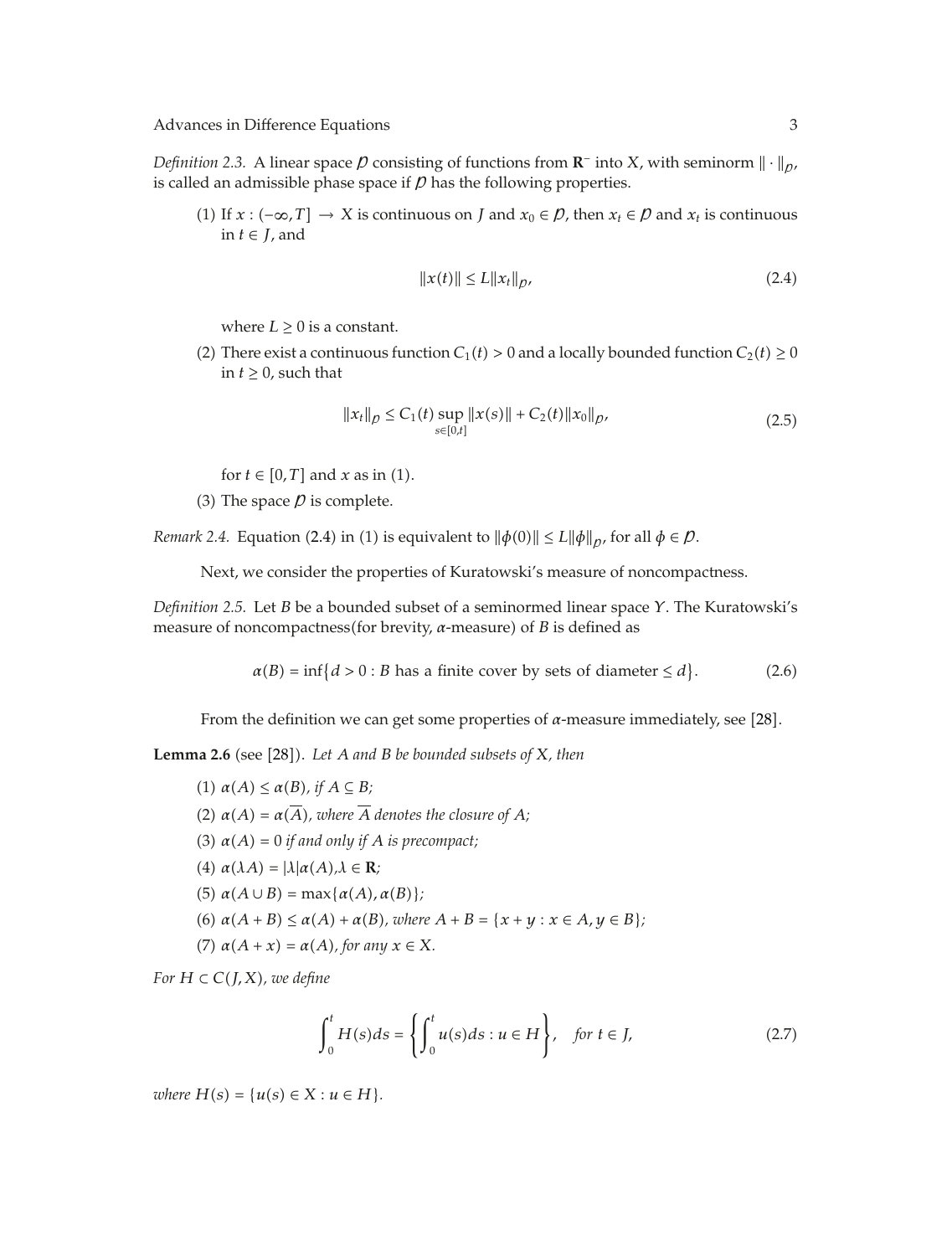The following lemma will be needed.

**Lemma 2.7.** *If*  $H \subset C(J,X)$  *is a bounded, equicontinuous set, then* 

(i) 
$$
\alpha(H) = \sup_{t \in J} \alpha(H(t)),
$$

(ii)  $\alpha(\int_0^t H(s)ds) \le \int_0^t \alpha(H(s))ds$ , for  $t \in J$ .

For a proof refer to [28].

**Lemma 2.8** (see [29]). *If*  $\{u_n\}_{n=1}^{\infty} \subset L^1(J,X)$  and there exists an  $m \in L^1(J,\mathbb{R}^+)$  such that  $||u_n(t)|| \le$ *m*(*t*), a.e. *t* ∈ *J*, *then*  $\alpha({u_n(t)}_{n=1}^{\infty})$  *is integrable and* 

$$
\alpha \left( \left\{ \int_0^t u_n(s) ds \right\}_{n=1}^\infty \right) \le 2 \int_0^t \alpha(\{u_n(s)\}_{n=1}^\infty) ds. \tag{2.8}
$$

We need to use the following Sadovskii's fixed point theorem here, see [30].

*Definition 2.9.* Let *P* be an operator in Banach space *X*. If *P* is continuous and takes bounded sets into bounded sets, and  $\alpha(P(B)) < \alpha(B)$  for every bounded set *B* of *X* with  $\alpha(B) > 0$ , then *P* is said to be a condensing operator on *X*.

**Lemma 2.10** (Sadovskii's fixed point theorem [30]). Let *P* be a condensing operator on Banach *space*  $X$ *. If*  $P(H) \subseteq H$  *for a convex, closed, and bounded set*  $H$  *of*  $X$ *, then*  $P$  *has a fixed point in*  $H$ *.* 

In this paper, we denote that *C* is a positive constant, and assume that a family of closed linear operators  ${A(t)}_{t \in I}$  satisfying the following.

- (A1) The domain  $D(A)$  of  $\{A(t)\}_{t \in I}$  is dense in the Banach space *X* and independent of *t*.
- (A2) The operator  $[A(t) + \lambda]^{-1}$  exists in  $L(X)$  for any  $\lambda$  with Re  $\lambda \le 0$  and

$$
\left\| \left[A(t) + \lambda\right]^{-1} \right\| \le \frac{C}{|\lambda| + 1}, \quad t \in J. \tag{2.9}
$$

(A3) There exist constants  $\gamma \in (0,1]$  and *C* such that

$$
\left\| [A(t_1) - A(t_2)] A^{-1}(s) \right\| \le C|t_1 - t_2|^{\gamma}, \quad t_1, t_2, s \in J. \tag{2.10}
$$

Under condition A2, each operator −*As*, *s* ∈ *J*, generates an analytic semigroup exp−*tAs*, *t >* 0, and there exists a constant *C* such that

$$
\left\|A^n(s)\exp(-tA(s))\right\| \le \frac{C}{t^n},\tag{2.11}
$$

where  $n = 0, 1, t > 0, s \in J$  (see [31]).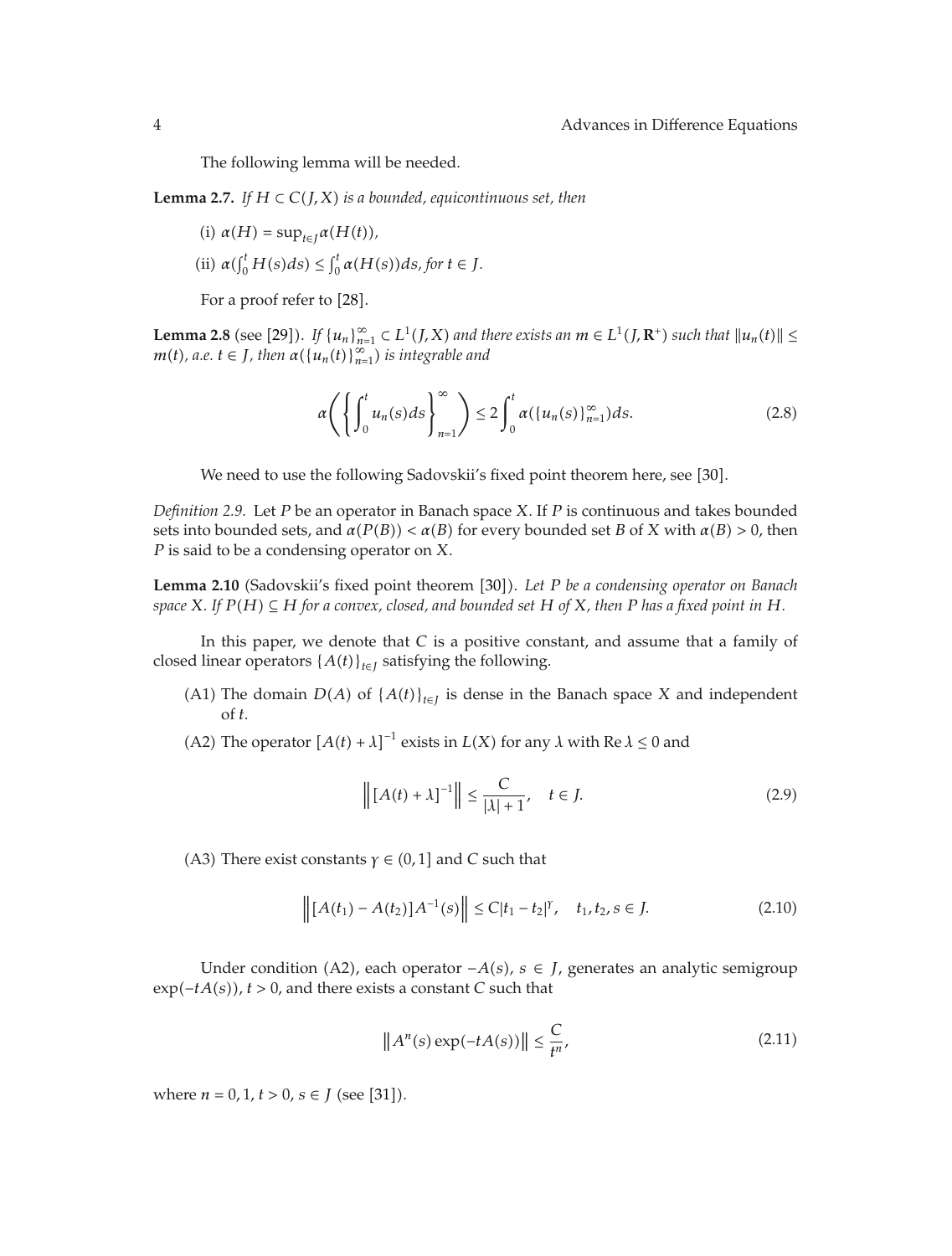Let  $\Omega$  be set defined by

$$
\Omega = \left\{ u : (-\infty, T] \longrightarrow X \text{ such that } u|_{(-\infty, 0]} \in \mathcal{D} \text{ and } u|_J \in C(J, X) \right\}.
$$
 (2.12)

According to  $[16]$ , a mild solution of  $(1.1)$  can be defined as follows.

*Definition 2.11.* A function  $u \in \Omega$  satisfying the equation

$$
u(t) = \begin{cases} \phi(t), & t \in (-\infty, 0], \\ \int_0^t \psi(t - \eta, \eta) f(\eta, Gu(\eta), u_\eta) d\eta \\ + \int_0^t \int_0^\eta \psi(t - \eta, \eta) \varphi(\eta, s) f(s, Gu(s), u_s) ds d\eta, & t \in J \end{cases}
$$
(2.13)

is called a mild solution of  $(1.1)$ , where

$$
\psi(t,s) = q \int_0^\infty \theta t^{q-1} \xi_q(\theta) \exp(-t^q \theta A(s)) d\theta,
$$
\n(2.14)

and  $\xi_q$  is a probability density function defined on  $(0, \infty)$  such that its Laplace transform is given by

$$
\int_0^\infty e^{-\sigma x} \xi_q(\sigma) d\sigma = \sum_{j=0}^\infty \frac{(-x)^j}{\Gamma(1+qj)}, \quad 0 < q \le 1, \ x > 0,
$$
\n
$$
\varphi(t, \tau) = \sum_{k=1}^\infty \varphi_k(t, \tau), \tag{2.15}
$$

where

$$
\varphi_1(t, \tau) = [A(t) - A(\tau)]\psi(t - \tau, \tau),
$$
  

$$
\varphi_{k+1}(t, \tau) = \int_{\tau}^{t} \varphi_k(t, s)\varphi_1(s, \tau)ds, \quad k = 1, 2, ....
$$
\n(2.16)

To our purpose the following conclusions will be needed. For the proofs refer to [16].

**Lemma 2.12** (see [16]). *The operator-valued functions*  $\psi(t-\eta,\eta)$  *and*  $A(t)\psi(t-\eta,\eta)$  *are continuous in uniform topology in the variables*  $t$ *,*  $\eta$ *, where*  $0 \leq \eta \leq t - \varepsilon$ ,  $0 \leq t \leq T$ , for any  $\varepsilon > 0$ . Clearly,

$$
\|\varphi(t-\eta,\eta)\| \le C\left(t-\eta\right)^{q-1}.\tag{2.17}
$$

Moreover, we have

$$
\|\varphi(t,\eta)\| \le C(t-\eta)^{\gamma-1}.
$$
 (2.18)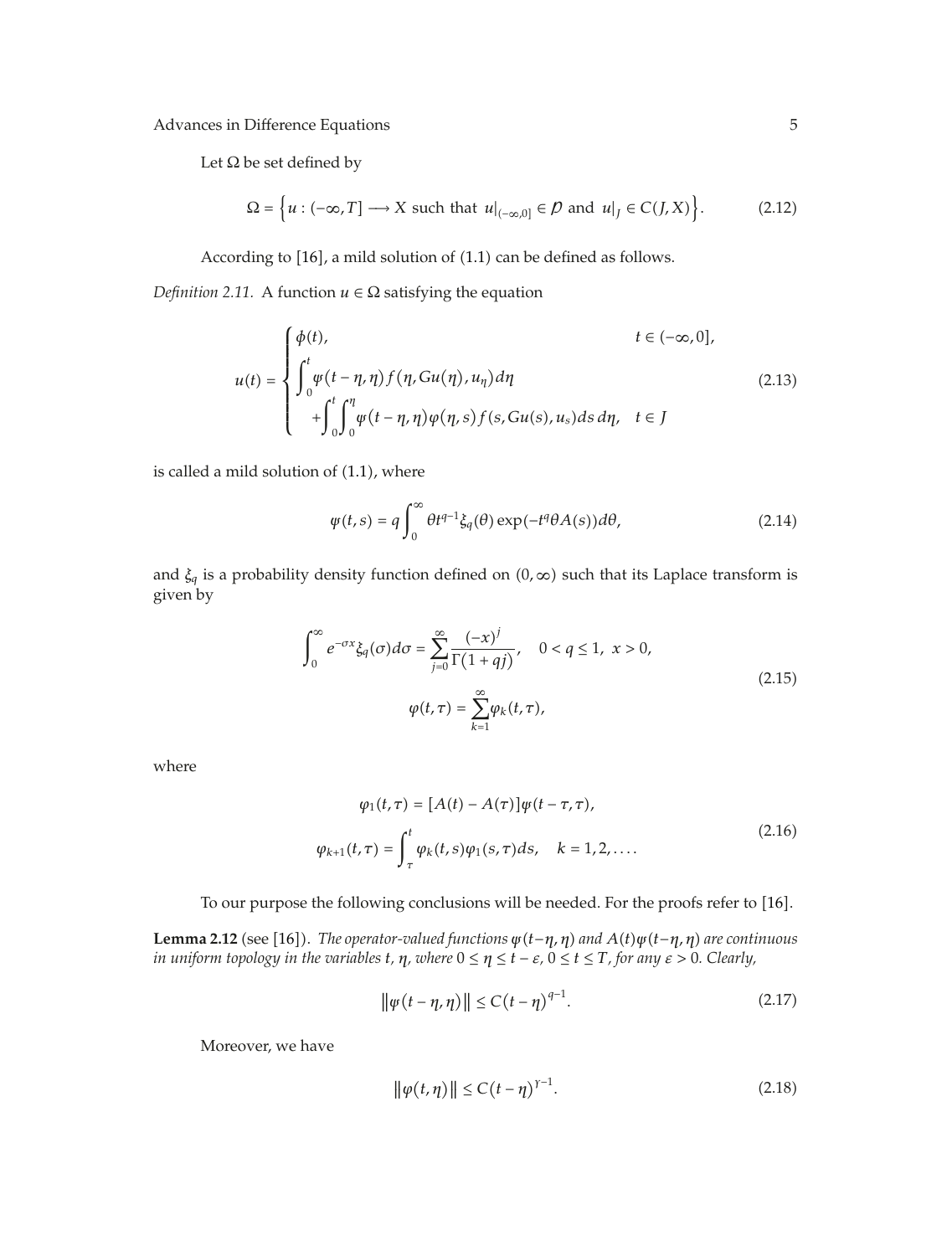## **3. Main Results**

We need the hypotheses as follows:

(H1)  $f : J \times X \times D \to X$  satisfies  $f(\cdot, v, w) : J \to X$  is measurable for all  $(v, w) \in X \times D$ and  $f(t, \cdot, \cdot) : X \times \mathcal{D} \to X$  is continuous for a.e.  $t \in J$ , and there exist a positive function  $\mu(\cdot) \in L^p(J, \mathbb{R}^+)(p > 1/q > 1)$  and a continuous nondecreasing function  $\mathcal{W} : [0, \infty) \rightarrow [0, \infty)$ , such that

$$
|| f(t, v, w)|| \leq \mu(t) \mathcal{W}(|v| + ||w||_{\rho}), \quad (t, v, w) \in J \times X \times \mathcal{D}, \tag{3.1}
$$

and set  $T_{p,q} := T^{q-1/p}$ ,

(H2) for any bounded sets  $D_1 \subset X$ ,  $D_2 \subset \mathcal{D}$ , and  $0 \leq \tau \leq s \leq t \leq T$ ,

$$
\alpha(\psi(t-s,s)f(s,D_1,D_2)) \leq \beta_1(t,s)\alpha(D_1) + \beta_2(t,s) \sup_{-\infty < \theta \leq 0} \alpha(D_2(\theta)),
$$
\n
$$
\alpha(\psi(t-s,s)\varphi(s,\tau)f(\tau,D_1,D_2)) \leq \beta_3(t,s,\tau)\alpha(D_1) + \beta_4(t,s,\tau) \sup_{-\infty < \theta \leq 0} \alpha(D_2(\theta)),
$$
\n
$$
(3.2)
$$

where  $\sup_{t \in J} \int_0^t \beta_i(t, s) ds := \beta_i < \infty$  *(i = 1, 2)*,  $\sup_{t \in J} \int_0^t \int_0^s \beta_i(t, s, \tau) d\tau ds := \beta_i < \infty$  *(i = 0.1)* 3, 4) and  $D_2(\theta) = \{w(\theta) : w \in D_2\},\$ 

(H3) there exists  $\overline{M}$ , with  $0 < \overline{M} < 1$  such that

$$
C\big(1+CB(q,\gamma)\big)T_{p,q,\gamma}M_{p,q}\big(G^*+C_1^*\big)\|\mu\|_{L^p(J,\mathbf{R}^+)}\liminf_{\tau\to\infty}\frac{\mathcal{W}(\tau)}{\tau}<\overline{M},
$$
\n(3.3)

where  $M_{p,q} := ((p-1)/(pq-1))^{(p-1)/p}$ ,  $C_1^* = \sup_{0 \le \eta \le T} C_1(\eta)$  and  $T_{p,q,\gamma} = \max\{T_{p,q,\gamma}\}$  $T_{p,q+\gamma}$ .

**Theorem 3.1.** *Suppose that* (H1)–(H3) *are satisfied, and if*  $4[G^{*}(\beta_{1} + 2\beta_{3}) + (\beta_{2} + 2\beta_{4})] < 1$ *, then for* (1.1) *there exists a mild solution on*  $(-\infty, T]$ *.* 

*Proof.* Consider the operator  $\Phi : \Omega \to \Omega$  defined by

$$
(\Phi u)(t) = \begin{cases} \phi(t), & t \in (-\infty, 0], \\ \int_0^t \psi(t - \eta, \eta) f(\eta, Gu(\eta), u_\eta) d\eta \\ + \int_0^t \int_0^\eta \psi(t - \eta, \eta) \varphi(\eta, s) f(s, Gu(s), u_s) ds d\eta, & t \in J. \end{cases}
$$
(3.4)

It is easy to see that  $\Phi$  is well-defined.

Let  $\overline{x}(\cdot)$  :  $(-\infty, T]$  → *X* be the function defined by

$$
\overline{x}(t) = \begin{cases} \phi(t), & t \in (-\infty, 0], \\ 0, & t \in J. \end{cases}
$$
\n(3.5)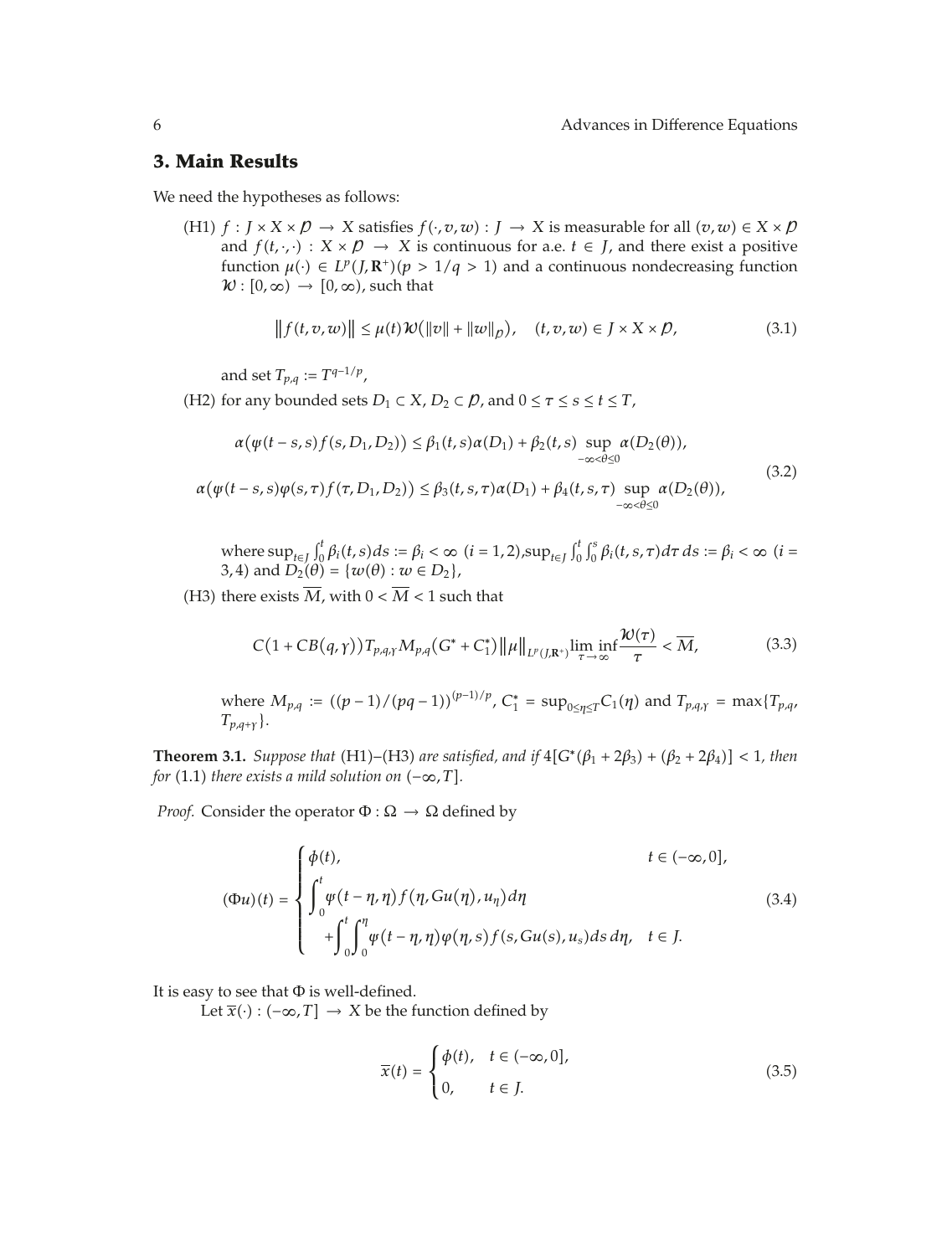Let  $u(t) = \overline{x}(t) + y(t), t \in (-\infty, T].$ It is easy to see that *y* satisfies  $y_0 = 0$  and

$$
y(t) = \int_0^t \psi(t - \eta, \eta) f(\eta, G(\overline{x}(\eta) + y(\eta)), \overline{x}_{\eta} + y_{\eta}) d\eta
$$
  
+ 
$$
\int_0^t \int_0^{\eta} \psi(t - \eta, \eta) \psi(\eta, s) f(s, G(\overline{x}(s) + y(s)), \overline{x}_s + y_s) ds d\eta, \quad t \in J
$$
 (3.6)

if and only if *u* satisfies

$$
u(t) = \int_0^t \psi(t - \eta, \eta) f(\eta, Gu(\eta), u_\eta) d\eta
$$
  
+ 
$$
\int_0^t \int_0^\eta \psi(t - \eta, \eta) \varphi(\eta, s) f(s, Gu(s), u_s) ds d\eta, \quad t \in J
$$
 (3.7)

and  $u(t) = \phi(t)$ ,  $t \in (-\infty, 0]$ . Let *Y*<sup>0</sup> = {*y* ∈ Ω : *y*<sup>0</sup> = 0}. For any *y* ∈ *Y*<sup>0</sup>,

$$
||y||_{Y_0} = \sup_{t \in J} ||y(t)|| + ||y_0||_p = \sup_{t \in J} ||y(t)||. \tag{3.8}
$$

Thus  $(Y_0, \|\cdot\|_{Y_0})$  is a Banach space.

We define the operator  $\tilde{\Phi}: Y_0 \to Y_0$  by  $(\tilde{\Phi}y)(t) = 0, t \in (-\infty, 0]$  and

$$
\left(\tilde{\Phi}y\right)(t) = \int_0^t \varphi(t - \eta, \eta) f(\eta, G(\overline{x}(\eta) + y(\eta)), \overline{x}_{\eta} + y_{\eta}) d\eta
$$
  
+ 
$$
\int_0^t \int_0^{\eta} \varphi(t - \eta, \eta) \varphi(\eta, s) f(s, G(\overline{x}(s) + y(s)), \overline{x}_s + y_s) ds d\eta, \quad t \in J.
$$
 (3.9)

Obviously, the operator <sup>Φ</sup> has a fixed point if and only if <sup>Φ</sup> has a fixed point. So it turns out to prove that  $\tilde{\Phi}$  has a fixed point.

Let  $\{y^k\}_{k\in \mathbb{N}}$  be a sequence such that  $y^k \to y$  in  $Y_0$  as  $k \to \infty$ . Since  $f$  satisfies (H1), for almost every *t* ∈ *J*, we get

$$
f\left(t, G\left(\overline{x}(t) + y^k(t)\right), \overline{x}_t + y_t^k\right) \longrightarrow f\left(t, G(\overline{x}(t) + y(t)), \overline{x}_t + y_t\right), \text{ as } k \longrightarrow \infty. \tag{3.10}
$$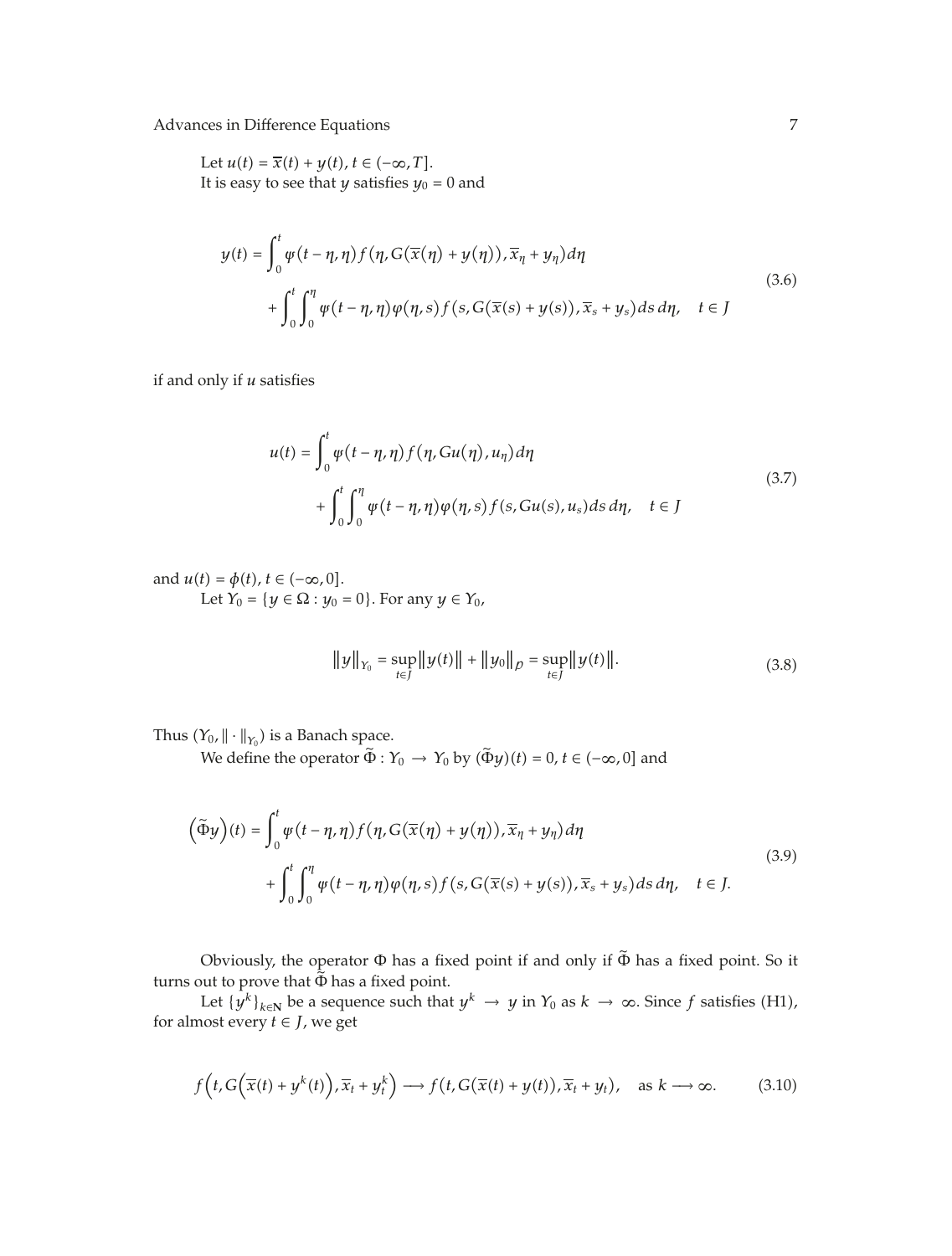For  $t\in (-\infty,T],$  we can prove that  $\tilde{\Phi}$  is continuous. In fact,

$$
\begin{aligned} \left\| \left( \tilde{\Phi} y^{k} \right) (t) - \left( \tilde{\Phi} y \right) (t) \right\| \\ &\leq \int_{0}^{t} \left\| \varphi \left( t - \eta, \eta \right) \left[ f \left( \eta, G \left( \overline{x} (\eta) + y^{k} (\eta) \right), \overline{x}_{\eta} + y^{k}_{\eta} \right) \right. \\ &\left. \quad - f \left( \eta, G \left( \overline{x} (\eta) + y (\eta) \right), \overline{x}_{\eta} + y_{\eta} \right) \right] \right\| d\eta \\ &\quad + \int_{0}^{t} \int_{0}^{\eta} \left\| \varphi \left( t - \eta, \eta \right) \varphi (\eta, s) \left[ f \left( s, G \left( \overline{x} (s) + y^{k} (s) \right), \overline{x}_{s} + y^{k}_{s} \right) \right. \\ &\left. \quad - f \left( s, G \left( \overline{x} (s) + y (s) \right), \overline{x}_{s} + y_{s} \right) \right] \right\| ds \, d\eta. \end{aligned} \tag{3.11}
$$

Let  $C_2^* = \sup_{0 \le \eta \le T} C_2(\eta)$ , and noting (2.4), (2.5), we have

$$
\|\overline{x}_{t} + y_{t}\|_{p} \leq \|\overline{x}_{t}\|_{p} + \|y_{t}\|_{p}
$$
\n
$$
\leq C_{1}(t) \sup_{0 \leq \tau \leq t} \|\overline{x}(\tau)\| + C_{2}(t) \|\overline{x}_{0}\|_{p} + C_{1}(t) \sup_{0 \leq \tau \leq t} \|y(\tau)\| + C_{2}(t) \|y_{0}\|_{p}
$$
\n
$$
= C_{2}(t) \|\phi\|_{p} + C_{1}(t) \sup_{0 \leq \tau \leq t} \|y(\tau)\|
$$
\n
$$
\leq C_{2}^{*} \|\phi\|_{p} + C_{1}^{*} \sup_{0 \leq \tau \leq t} \|y(\tau)\|.
$$
\n(3.12)

Moreover,

$$
\|G(\overline{x}(t) + y(t))\| \le \int_0^t K(t, \tau) \|\overline{x}(\tau) + y(\tau)\| d\tau
$$
  

$$
= \int_0^t K(t, \tau) \cdot \|y(\tau)\| d\tau.
$$
 (3.13)

Noting that  $y^k \to y$  in  $Y_0$ , we can see that there exists  $\varepsilon > 0$  such that  $||y^k - y|| \le \varepsilon$ , for *k* sufficiently large. Therefore, we have

$$
\left\|f(t, G(\overline{x}(t) + y^k(t)), \overline{x}_t + y_t^k) - f(t, G(\overline{x}(t) + y(t)), \overline{x}_t + y_t)\right\|
$$
  
\n
$$
\leq \mu(t) \left[ \mathcal{W}\left( \left\| G(\overline{x}(t) + y^k(t)) \right\| + \left\| \overline{x}_t + y_t^k \right\|_{\rho} \right) + \mathcal{W}\left( \left\| G(\overline{x}(t) + y(t)) \right\| + \left\| \overline{x}_t + y_t \right\|_{\rho} \right) \right]
$$
  
\n
$$
\leq \mu(t) \left[ \omega_k^1(t) + \omega_k^2(t) \right],
$$
\n(3.14)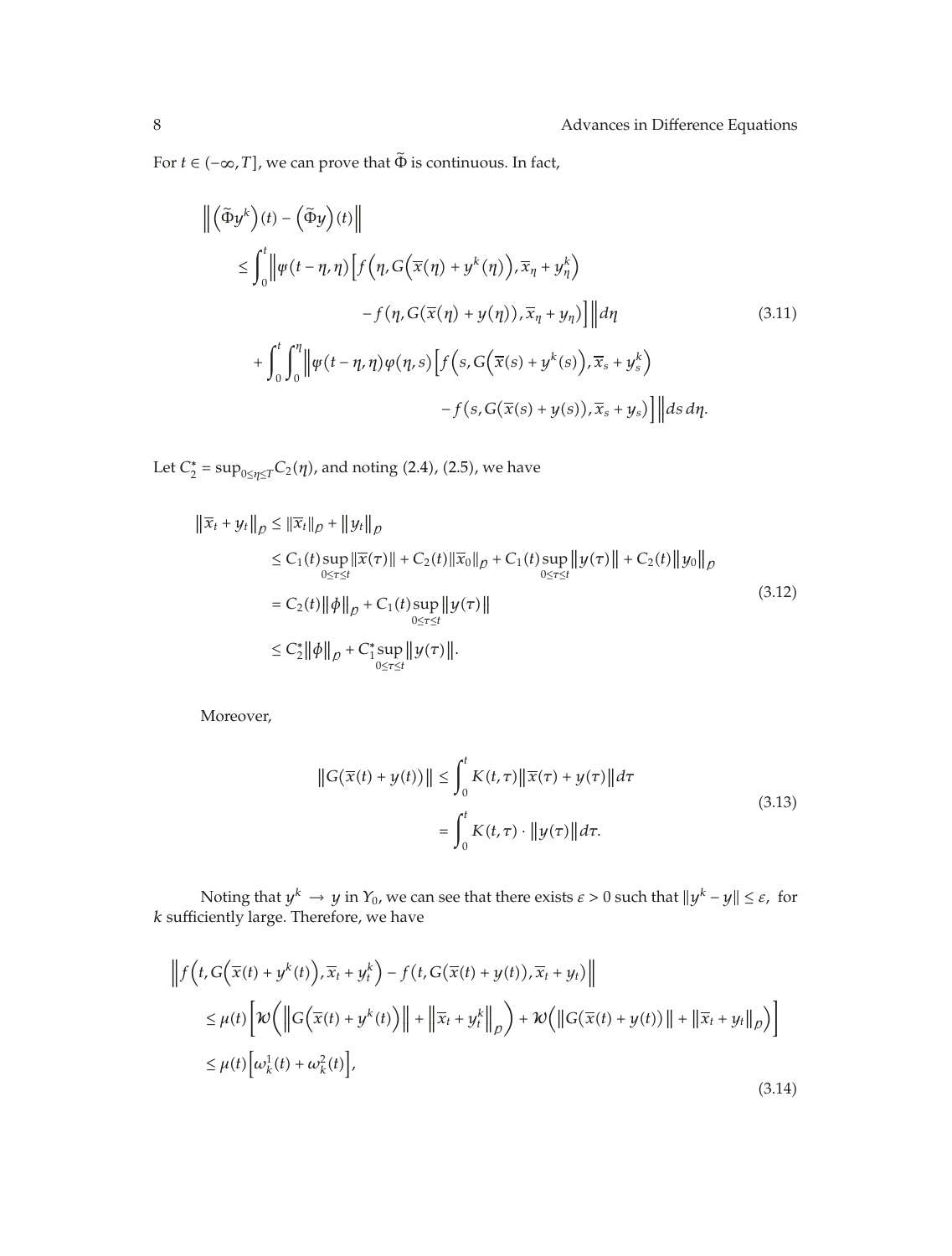where

$$
\omega_{k}^{1}(t) = \mathcal{W}\Big(G^{*}\varepsilon + G^{*} \|y\|_{Y_{0}} + C_{2}^{*} \|\phi\|_{p} + C_{1}^{*}\varepsilon + C_{1}^{*} \|y\|_{Y_{0}}\Big),
$$
  

$$
\omega_{k}^{2}(t) = \mathcal{W}\Big(G^{*} \|y\|_{Y_{0}} + C_{2}^{*} \|\phi\|_{p} + C_{1}^{*} \|y\|_{Y_{0}}\Big).
$$
 (3.15)

In view of 2.17 and the Lebesgue Dominated Convergence Theorem ensure that

$$
\int_{0}^{t} \left\| \psi(t - \eta, \eta) \left[ f(\eta, G(\overline{x}(\eta) + y^{k}(\eta)), \overline{x}_{\eta} + y^{k}_{\eta}) - f(\eta, G(\overline{x}(\eta) + y(\eta)), \overline{x}_{\eta} + y_{\eta}) \right] \right\| d\eta
$$
  
\n
$$
\leq C \int_{0}^{t} (t - \eta)^{q-1} \left\| f(\eta, G(\overline{x}(\eta) + y^{k}(\eta)), \overline{x}_{\eta} + y^{k}_{\eta}) - f(\eta, G(\overline{x}(\eta) + y(\eta)), \overline{x}_{\eta} + y_{\eta}) \right\| d\eta
$$
  
\n
$$
\to 0, \text{ as } k \to \infty.
$$
\n(3.16)

Similarly, by  $(2.17)$  and  $(2.18)$ , we have

$$
\int_{0}^{t} \int_{0}^{\eta} \left\| \psi(t - \eta, \eta) \psi(\eta, s) \left[ f(s, G(\overline{x}(s) + y^{k}(s)), \overline{x}_{s} + y_{s}^{k}) \right] - f(s, G(\overline{x}(s) + y(s)), \overline{x}_{s} + y_{s}) \right\| \left\| ds \, d\eta \right\|
$$
  

$$
\leq C^{2} \int_{0}^{t} \int_{0}^{\eta} (t - \eta)^{q-1} (\eta - s)^{\gamma - 1} \left\| f(s, G(\overline{x}(s) + y^{k}(s)), \overline{x}_{s} + y_{s}^{k}) \right\| ds \, d\eta
$$
  

$$
\to 0, \quad \text{as } k \to \infty.
$$
  

$$
(3.17)
$$

Therefore, we deduce that

$$
\lim_{k \to \infty} \left\| \tilde{\Phi} y^k - \tilde{\Phi} y \right\|_{Y_0} = 0. \tag{3.18}
$$

This means that  $\tilde{\Phi}$  is continuous.

We show that  $\tilde{\Phi}$  maps bounded sets of  $Y_0$  into bounded sets in  $Y_0$ . For any  $r > 0$ , we set  $B_r = \{y \in Y_0 : ||y||_{Y_0} \le r\}$ . Now, for  $y \in B_r$ , by (3.12), (3.13), and (H1), we can see

$$
\|f(t, G(\overline{x}(t) + y(t)), \overline{x}_t + y_t)\| \leq \mu(t)\mathcal{W}(M_1),
$$
\n(3.19)

where  $M_1 := G^* r + C_2^* ||\phi||_p + C_1^* r$ .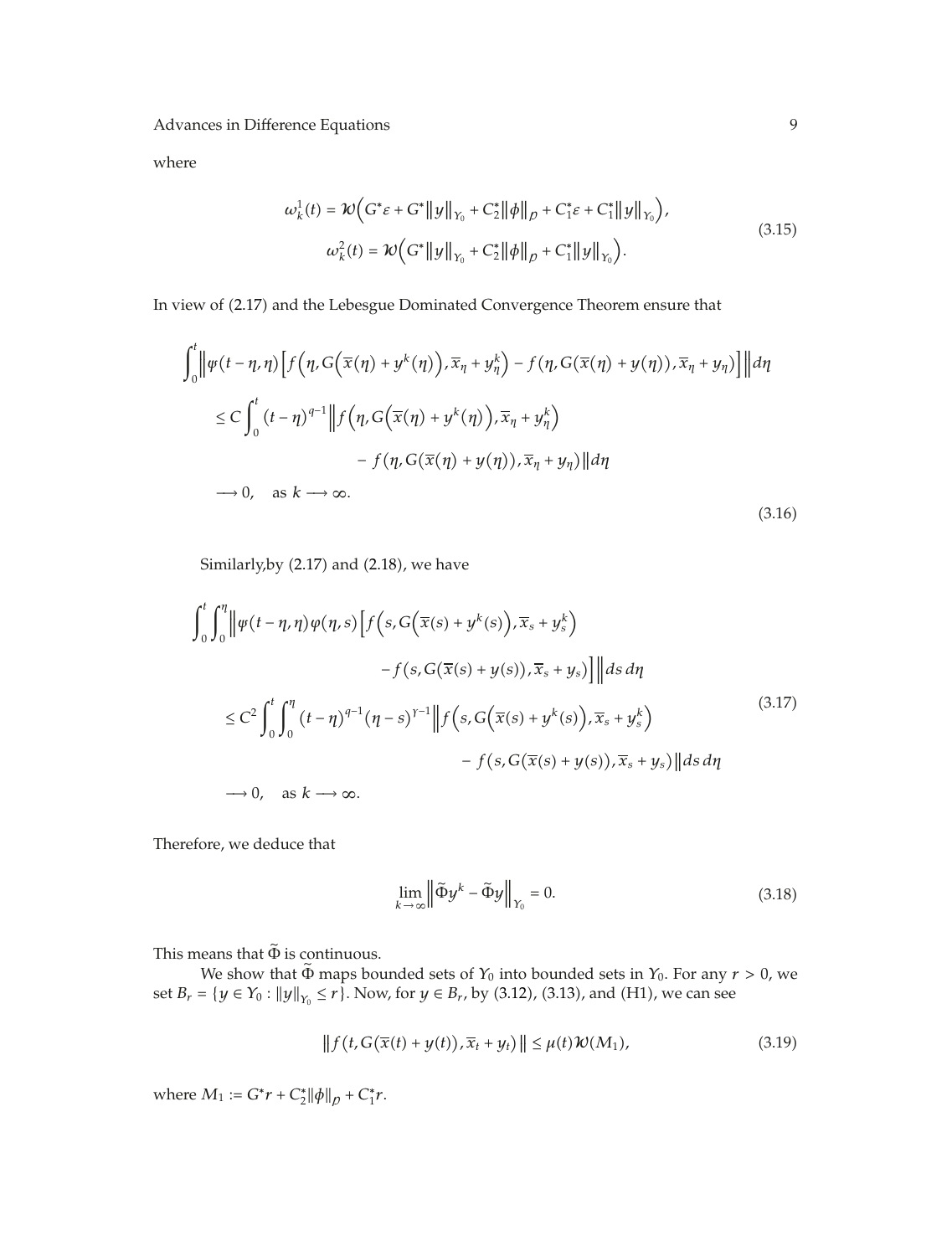Then for any  $y \in B_r$ , by (2.17), (2.18), (3.19), and Remark 2.2, we have

$$
\left\| \left( \tilde{\Phi} y \right)(t) \right\| \leq \int_0^t \left\| \varphi(t - \eta, \eta) f(\eta, G(\overline{x}(\eta) + y(\eta)), \overline{x}_\eta + y_\eta) \right\| d\eta
$$
  
+ 
$$
\int_0^t \int_0^{\eta} \left\| \varphi(t - \eta, \eta) \varphi(\eta, s) f(s, G(\overline{x}(s) + y(s)), \overline{x}_s + y_s) \right\| ds d\eta
$$
  

$$
\leq C \int_0^t (t - \eta)^{q-1} \mu(\eta) \mathcal{W}(M_1) d\eta + C^2 \int_0^t \int_0^{\eta} (t - \eta)^{q-1} (\eta - s)^{r-1} \mu(s) \mathcal{W}(M_1) ds d\eta
$$
  
= 
$$
M_2 \bigg[ C \int_0^t (t - \eta)^{q-1} \mu(\eta) d\eta + C^2 B(q, \gamma) \int_0^t (t - \eta)^{q+\gamma-1} \mu(\eta) d\eta \bigg],
$$
(3.20)

where  $M_2 = \mathcal{W}(M_1)$ .

Noting that the Hölder inequality, we have

$$
\int_{0}^{t} (t-\eta)^{q-1} \mu(\eta) d\eta = t^{(pq-1)/p} M_{p,q} ||\mu||_{L^{p}(J,\mathbf{R}^{+})} \le T_{p,q} M_{p,q} ||\mu||_{L^{p}(J,\mathbf{R}^{+})},
$$
\n
$$
\int_{0}^{t} (t-\eta)^{\gamma+q-1} \mu(\eta) d\eta \le T_{p,q+\gamma} M_{p,q+\gamma} ||\mu||_{L^{p}(J,\mathbf{R}^{+})}.
$$
\n(3.21)

Thus

$$
\left\| \left( \tilde{\Phi} y \right) (t) \right\| \le M_2 M_{p,q} T_{p,q,\gamma} \left[ C + C^2 B(q,\gamma) \right] \left\| \mu \right\|_{L^p(J, \mathbb{R}^+)} := \tilde{r}.
$$
 (3.22)

This means  $\Phi(B_r) \subset B_{\tilde{r}}$ .

Next, we show that there exists  $k \in \mathbb{N}$  such that  $\Phi(B_k) \subset B_k$ . Suppose contrary that for every  $k \in \mathbb{N}$  there exist  $y^k \in B_k$  and  $t_k \in J$  such that  $\|(\Phi y^k)(t_k)\| > k$ . However, on the other hand, similar to the deduction of (3.20) and noting

$$
\left\|f\left(t,G\left(\overline{x}(t)+y^k(t)\right),\overline{x}_t+y_t^k\right)\right\| \leq \mu(t)\mathcal{W}\left(G^*k+C_2^*\|\phi\|_p+C_1^*k\right),\tag{3.23}
$$

we have

$$
k < \left\| \left( \tilde{\Phi} y^k \right) (t_k) \right\| \le \widetilde{M_2} \Bigg[ C \int_0^{t_k} (t_k - \eta)^{q-1} \mu(\eta) d\eta + C^2 B(q, \gamma) \int_0^{t_k} (t_k - \eta)^{q+\gamma-1} \mu(\eta) d\eta \Bigg]
$$
  

$$
\le \widetilde{M_2} M_{p,q} T_{p,q,\gamma} \Big[ C + C^2 B(q, \gamma) \Big] \| \mu \|_{L^p(J, \mathbf{R}^+)} , \tag{3.24}
$$

where  $M_2 = \mathcal{W}(G^*k + C_2^*||\phi||_p + C_1^*k).$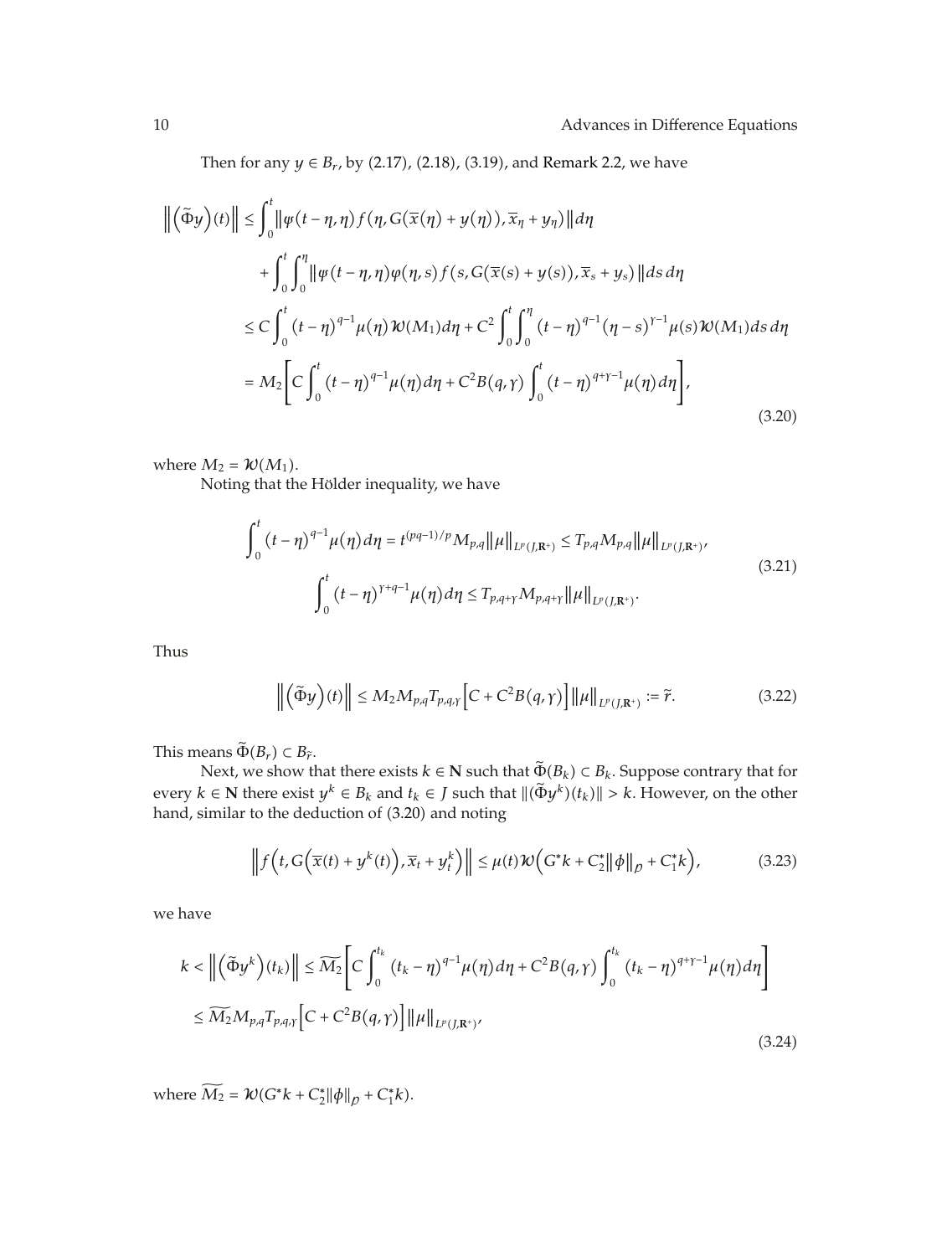Dividing both sides of (3.24) by *k*, and taking *k*  $\rightarrow \infty$ , we have

$$
C\big(1+CB(q,\gamma)\big)T_{p,q,\gamma}M_{p,q}\big(G^*+C_1^*\big)\big\|\mu\big\|_{L^p(J,\mathbb{R}^+)}\liminf_{\tau\to\infty}\frac{\mathcal{W}(\tau)}{\tau}\geq 1.\tag{3.25}
$$

This contradicts (3.3). Hence for some positive number  $k$ ,  $\tilde{\Phi}(B_k) \subset B_k$ .

Let  $0 < t_2 < t_1 < T$  and  $y \in B_k$ , then

$$
\left\| \left( \widetilde{\Phi} y \right) (t_1) - \left( \widetilde{\Phi} y \right) (t_2) \right\| \le I_1 + I_2 + I_3 + I_4,\tag{3.26}
$$

where

$$
I_{1} = \int_{0}^{t_{2}} || [\psi(t_{1} - \eta, \eta) - \psi(t_{2} - \eta, \eta)] f(\eta, G(\overline{x}(\eta) + y(\eta)), \overline{x}_{\eta} + y_{\eta}) || d\eta,
$$
  
\n
$$
I_{2} = \int_{t_{2}}^{t_{1}} || \psi(t_{1} - \eta, \eta) f(\eta, G(\overline{x}(\eta) + y(\eta)), \overline{x}_{\eta} + y_{\eta}) || d\eta,
$$
  
\n
$$
I_{3} = \int_{0}^{t_{2}} \int_{0}^{\eta} || [\psi(t_{1} - \eta, \eta) - \psi(t_{2} - \eta, \eta)] \varphi(\eta, s) f(s, G(\overline{x}(s) + y(s)), \overline{x}_{s} + y_{s}) || ds d\eta,
$$
  
\n
$$
I_{4} = \int_{t_{2}}^{t_{1}} \int_{0}^{\eta} || \psi(t_{1} - \eta, \eta) \varphi(\eta, s) f(s, G(\overline{x}(s) + y(s)), \overline{x}_{s} + y_{s}) || ds d\eta.
$$
  
\n(3.27)

It follows from Lemma 2.12, (H1) and (3.23) that  $I_1$ ,  $I_3 \rightarrow 0$ , as  $t_2 \rightarrow t_1$ . For *I*<sub>2</sub>, from (2.17), (3.23), and (H1), we have

$$
I_2 = \int_{t_2}^{t_1} \left\| \psi(t_1 - \eta, \eta) f(\eta, G(\overline{x}(\eta) + y(\eta)), \overline{x}_{\eta} + y_{\eta}) \right\| d\eta
$$
  
 
$$
\leq C \widetilde{M}_2 \int_{t_2}^{t_1} (t_1 - \eta)^{q-1} \mu(\eta) d\eta \longrightarrow 0, \quad \text{as } t_2 \longrightarrow t_1.
$$
 (3.28)

Similarly, by (2.17), (2.18), (H1), and Remark 2.2, we have

$$
I_{4} = \int_{t_{2}}^{t_{1}} \int_{0}^{\eta} \left\| \psi(t_{1} - \eta, \eta) \phi(\eta, s) f(s, G(\overline{x}(s) + y(s)), \overline{x}_{s} + y_{s}) \right\| ds d\eta
$$
  
 
$$
\leq C^{2} \widetilde{M}_{2} \int_{t_{2}}^{t_{1}} (t_{1} - \eta)^{q-1} \int_{0}^{\eta} (\eta - s)^{\gamma-1} \mu(s) ds d\eta \longrightarrow 0, \text{ as } t_{2} \longrightarrow t_{1}.
$$
 (3.29)

So, the set  $\{(\tilde{\Phi}y)(\cdot): y \in B_k\}$  is equicontinuous.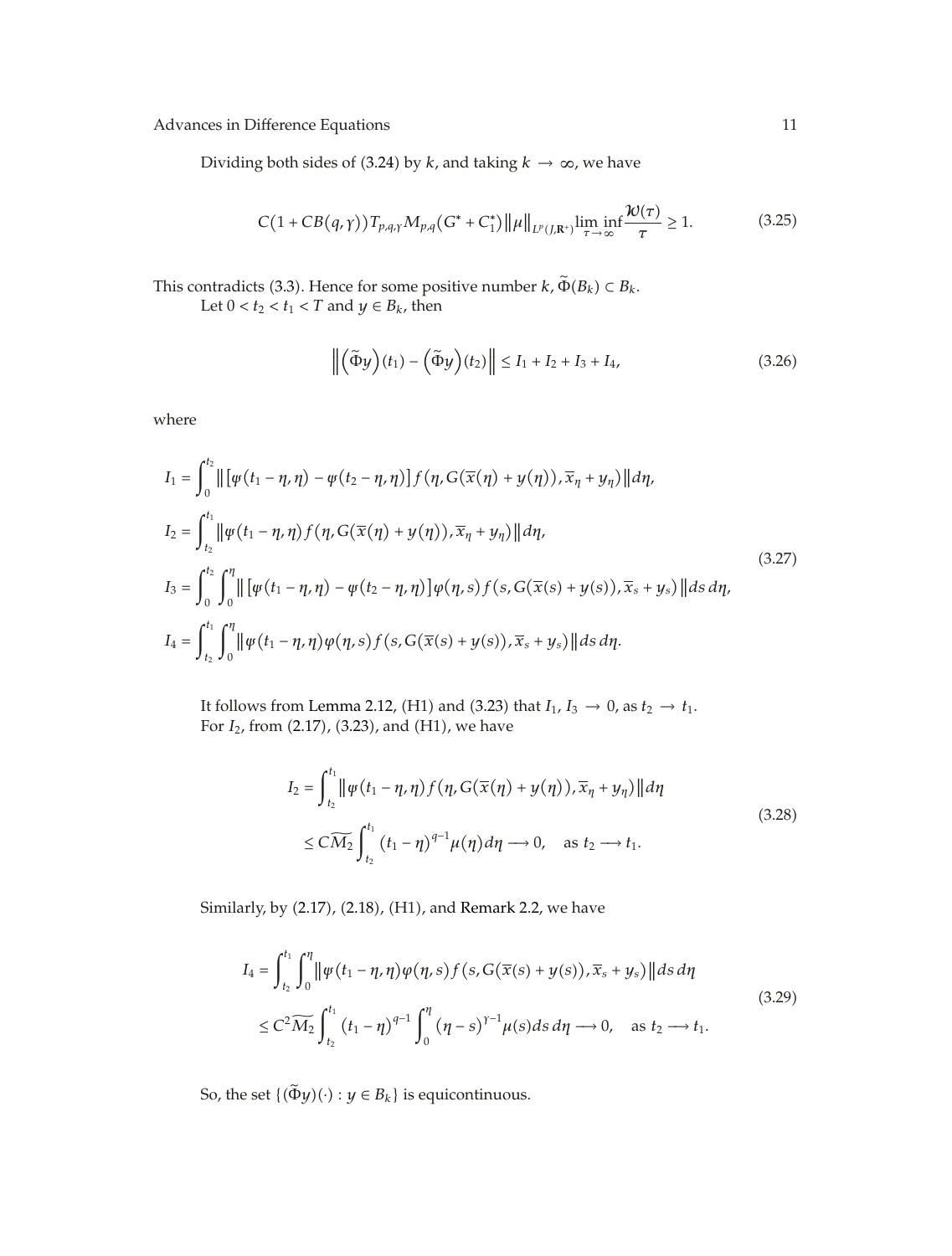For every bounded set  $H \subset B_k$  and any  $\varepsilon > 0$ , we can take a sequence  $\{h_n\}_{n=1}^{\infty} \subset H$ such that  $\alpha(H) \leq 2\alpha({h_n}) + \varepsilon$  (see [32]), thus from Lemmas 2.6–2.8, and 2.12 and (H2), we have

$$
\alpha(\tilde{\Phi}H) \leq 2\alpha \left( \left\{ \tilde{\Phi}h_n \right\} \right) + \varepsilon = 2 \sup_{t \in J} \alpha \left( \left\{ \tilde{\Phi}h_n(t) \right\} \right) + \varepsilon
$$
\n
$$
= 2 \sup_{t \in J} \alpha \left( \left\{ \int_0^t \psi(t - \eta, \eta) f(\eta, G(\overline{x}(\eta) + h_n(\eta)), \overline{x}_\eta + h_{n\eta}) d\eta \right\} + \left\{ \int_0^t \int_0^{\eta} \psi(t - \eta, \eta) \psi(\eta, s) f(s, G(\overline{x}(s) + h_n(s)), \overline{x}_s + h_{n\varsigma}) ds d\eta \right\} \right) + \varepsilon
$$
\n
$$
\leq 4 \sup_{t \in J} \left( \int_0^t \alpha (\left\{ \psi(t - \eta, \eta) f(\eta, G(\overline{x}(\eta) + h_n(\eta)), \overline{x}_\eta + h_{n\eta}) \right\}) d\eta \right)
$$
\n
$$
+ 8 \sup_{t \in J} \left( \int_0^t \int_0^{\eta} \alpha (\left\{ \psi(t - \eta, \eta) \psi(\eta, s) f(s, G(\overline{x}(s) + h_n(s)), \overline{x}_s + h_{n\varsigma}) \right\} ds d\eta \right) + \varepsilon
$$
\n
$$
\leq 4 \sup_{t \in J} \left( \int_0^t \int_0^{\eta} \alpha (\left\{ \psi(t - \eta, \eta) \psi(\eta, s) f(s, G(\overline{x}(s) + h_n(s)), \overline{x}_s + h_{n\varsigma}) \right\} ds d\eta \right) + \varepsilon
$$
\n
$$
\leq 4 \sup_{t \in J} \left( \int_0^t \int_0^{\eta} \left[ \beta_1(t, \eta) G^* \alpha(\{h_n\}) + \beta_2(t, \eta) \sup_{-\infty < \theta \leq 0} \alpha(\{h_n(\theta + \eta)\}) \right] d\eta \right)
$$
\n
$$
+ 8 \sup_{t \in J} \left( \int_0^t \int_0^{\eta} \left[ \beta_3(t, \eta, s) G^* \alpha(\{h_n\}) + \beta_4(t, \eta, s) \sup_{0 \leq \tau \leq \eta} \alpha
$$

since *ε* is arbitrary, we can obtain

$$
\alpha\big(\widetilde{\Phi}H\big) \le 4\big[G^*\big(\beta_1 + 2\beta_3\big) + \big(\beta_2 + 2\beta_4\big)\big]\alpha(H) < \alpha(H). \tag{3.31}
$$

In view of the Sadovskii's fixed point theorem, we conclude that  $\tilde{\Phi}$  has at least one fixed point  $\tilde{y}$  in  $B_k$ . Let  $u(t) = \overline{x}(t) + \tilde{y}(t)$ ,  $t \in (-\infty, T]$ , then  $u(t)$  is a fixed point of the operator  $\Phi$  which is a mild solution of (1.1).  $\Phi$  which is a mild solution of (1.1).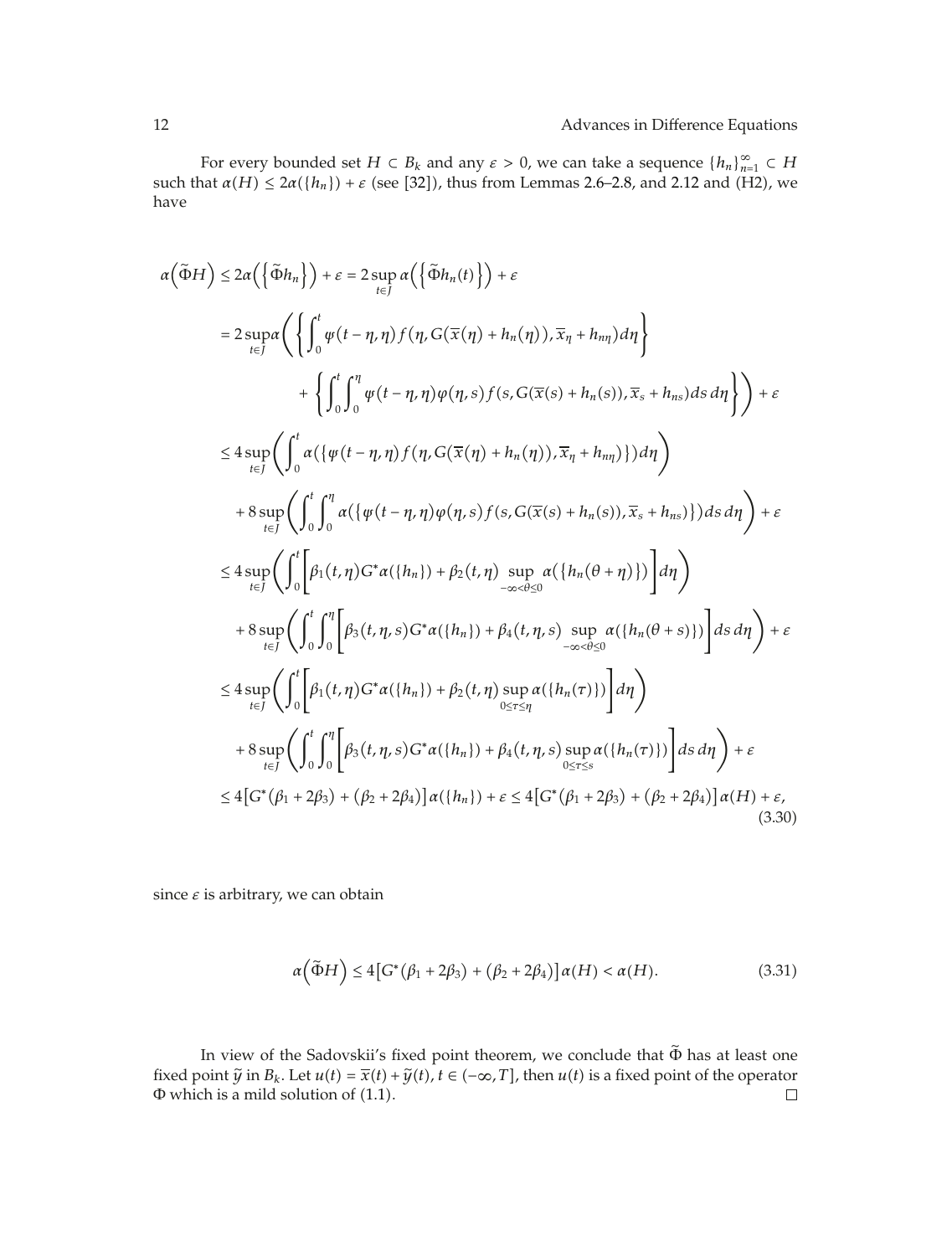Now we assume that

(H1<sup>'</sup>) there exists a positive function *l*(⋅) ∈ *L*<sup>1</sup>(*J*, **R**<sup>+</sup>), such that

$$
|| f(t, v_1, w_1) - f(t, v_2, w_2)||
$$
  
\n
$$
\leq l(t) (||v_1 - v_2|| + ||w_1 - w_2||_p), \quad (v_1, v_2) \in X^2, \quad (w_1, w_2) \in \mathcal{D}^2,
$$
\n
$$
(3.32)
$$

(H2') there exists a constant  $\varpi$ , with  $0 < \varpi < 1$ , such that the function  $\Lambda : J \to \mathbb{R}^+$  defined by

$$
\Lambda(t) = C\big(G^* + C_1^*\big)\Gamma\big(q\big)\big[I^q l(t) + C\Gamma\big(\gamma\big)I^{\gamma+q} l(t)\big] \leq \varpi, \quad t \in J. \tag{3.33}
$$

Theorem 3.2. *Assume that* (H1') and (H2') are satisfied, then (1.1) has a unique mild solution.

*Proof.* Let  $\tilde{\Phi}$  be defined as in Theorem 3.1. For any *y*,  $y^* \in Y_0$ , we have

$$
|| f(t, G(\overline{x}(t) + y(t)), \overline{x}_t + y_t) - f(t, G(\overline{x}(t) + y^*(t)), \overline{x}_t + y_t^*)||
$$
  
\n
$$
\leq l(t) (||G(y(t) - y^*(t))|| + ||y_t - y_t^*||_p)
$$
  
\n
$$
\leq l(t) (G^*||y - y^*||_{Y_0} + C_1(t) \sup_{0 \leq \tau \leq t} ||y(\tau) - y^*(\tau)||)
$$
  
\n
$$
\leq (G^* + C_1^*)l(t) ||y - y^*||_{Y_0}.
$$
\n(3.34)

Thus, from  $(2.17)$ ,  $(2.18)$ , Definition 2.1 and Remark 2.2, we have

$$
\begin{aligned}\n\left\| \left( \tilde{\Phi} y \right) (t) - \left( \tilde{\Phi} y^* \right) (t) \right\| \\
&\leq \int_0^t \left\| \psi \left( t - \eta, \eta \right) \right\| \left\| f \left( \eta, G(\overline{x}(\eta) + y(\eta)), \overline{x}_{\eta} + y_{\eta} \right) \right. \\
&\quad \left. - f \left( \eta, G(\overline{x}(\eta) + y^* (\eta)), \overline{x}_{\eta} + y_{\eta}^* \right) \right\| d\eta \\
&\quad + \int_0^t \int_0^{\eta} \left\| \psi \left( t - \eta, \eta \right) \varphi (\eta, s) \right\| \left\| f \left( s, G(\overline{x}(s) + y(s)), \overline{x}_s + y_s \right) \right. \\
&\quad \left. - f \left( s, G(\overline{x}(s) + y^*(s)), \overline{x}_s + y_s^* \right) \right\| ds d\eta \\
&\leq C \left( G^* + C_1^* \right) \left\| y - y^* \right\|_{Y_0} \cdot \left[ \int_0^t (t - \eta)^{q-1} I(\eta) d\eta + C \int_0^t \int_0^{\eta} (t - \eta)^{q-1} (\eta - s)^{Y-1} I(s) ds d\eta \right] \\
&= C \left( G^* + C_1^* \right) \cdot \left[ \Gamma(q) I^q I(t) + C \Gamma(q) \Gamma(\gamma) I^{r+q} I(t) \right] \cdot \left\| y - y^* \right\|_{Y_0} \\
&= \Lambda(t) \left\| y - y^* \right\|_{Y_0}.\n\end{aligned} \tag{3.35}
$$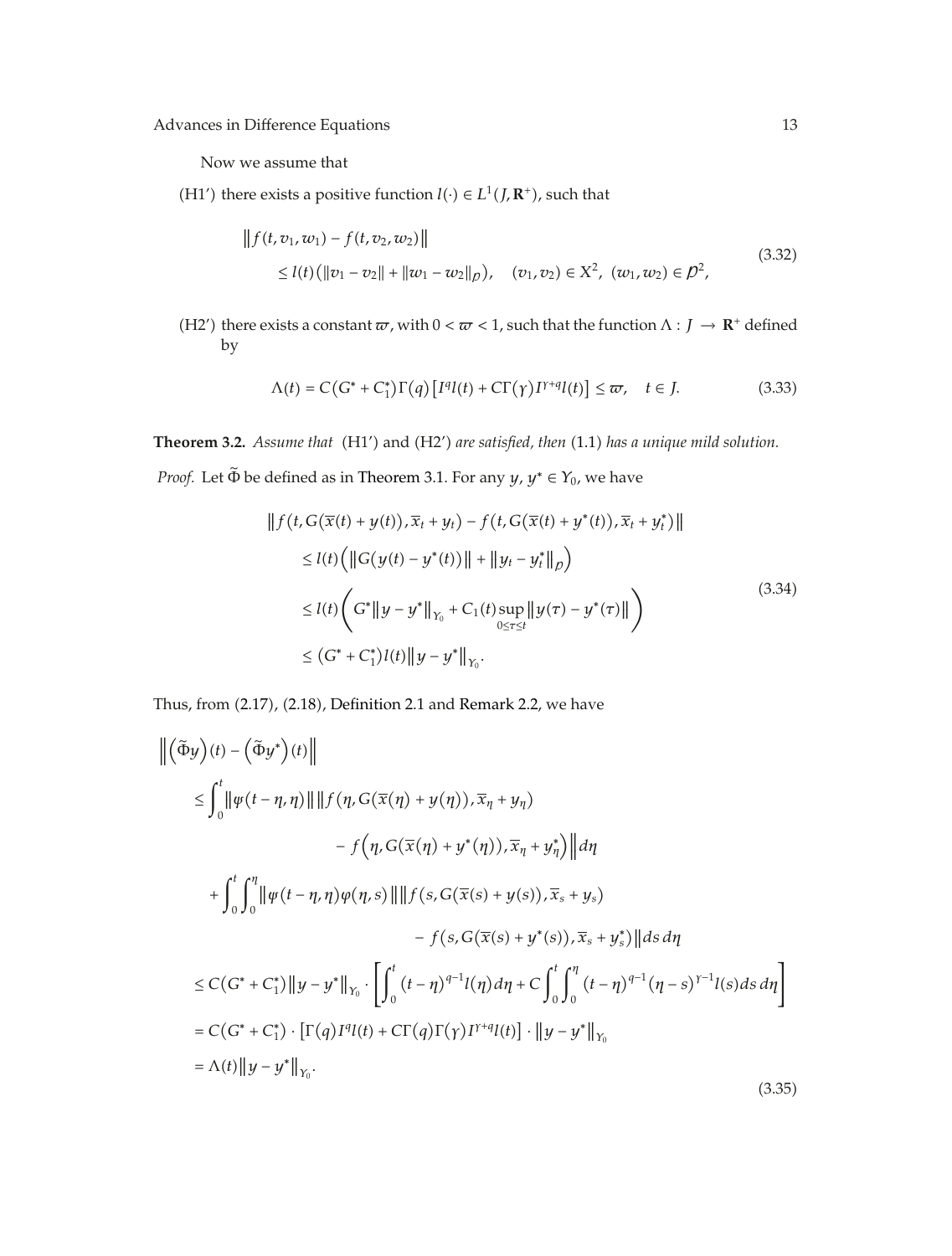$\Box$ 

So, we get

$$
\left\| \left( \widetilde{\Phi} y \right)(t) - \left( \widetilde{\Phi} y^* \right)(t) \right\|_{Y_0} < \left\| y - y^* \right\|_{Y_0},\tag{3.36}
$$

and the result follows from the contraction mapping principle.

*Example 3.3.* We consider the following model:

$$
\frac{\partial^q}{\partial t^q} v(t,\xi) = a(t,\xi) \frac{\partial^2 v}{\partial \xi^2} (t,\xi) + \frac{t^n}{n^2} \sin\left(\left|\int_0^t (t-s)v(s,\xi)ds\right|\right)
$$

$$
\cdot \int_0^t e^{-\int_0^s (s-\tau)v(\tau,\xi)d\tau} ds + \frac{t^n}{n^2} \int_{-\infty}^0 \zeta(\theta) \sin\left|t^2 v(t+\theta,\xi)\right| d\theta,
$$

$$
v(t,0) = v(t,1) = 0,
$$

$$
v(\theta,\xi) = v_0(\theta,\xi), \quad -\infty < \theta \le 0,
$$

where  $0 \le t \le 1$ ,  $\xi \in [0,1]$ ,  $n \in \mathbb{N}$ ,  $a(t,\xi)$  is a continuous function and is uniformly Hölder continuous in *t*, that is, there exist *C* > 0 and  $\overline{\gamma}$  ∈ (0, 1) such that

$$
||a(t_1,\xi) - a(t_2,\xi)|| \le C|t_1 - t_2|^{\overline{Y}}, \quad \xi \in [0,1], \ 0 \le t_1 \le t_2 \le 1,
$$
\n(3.38)

 $\zeta : (-\infty, 0] \to \mathbb{R}, v_0 : (-\infty, 0] \times [0, 1] \to \mathbb{R}$  are continuous functions, and  $\int_{-\infty}^0 |\zeta(\theta)| d\theta < \infty$ . Set  $X = L^2([0,1], \mathbf{R})$  and define  $A(t)$  by

$$
D(A(t)) = H2(0,1) \cap H01(0,1),
$$
  
 
$$
A(t)u = -a(t,\xi)u''.
$$
 (3.39)

Then  $-A(s)$  generates an analytic semigroup exp $(-tA(s))$  satisfying assumptions  $(A1)$ – $(A3)$  $(see [33]).$ 

Let the phase space  $\beta$  be BUC( $\mathbb{R}^-$ *, X*), the space of bounded uniformly continuous functions endowed with the following norm:

$$
\|\varphi\|_{p} = \sup_{-\infty < \theta \le 0} |\varphi(\theta)|, \quad \forall \varphi \in p,\tag{3.40}
$$

then we can see that  $C_1(t) = 1$  in (2.5).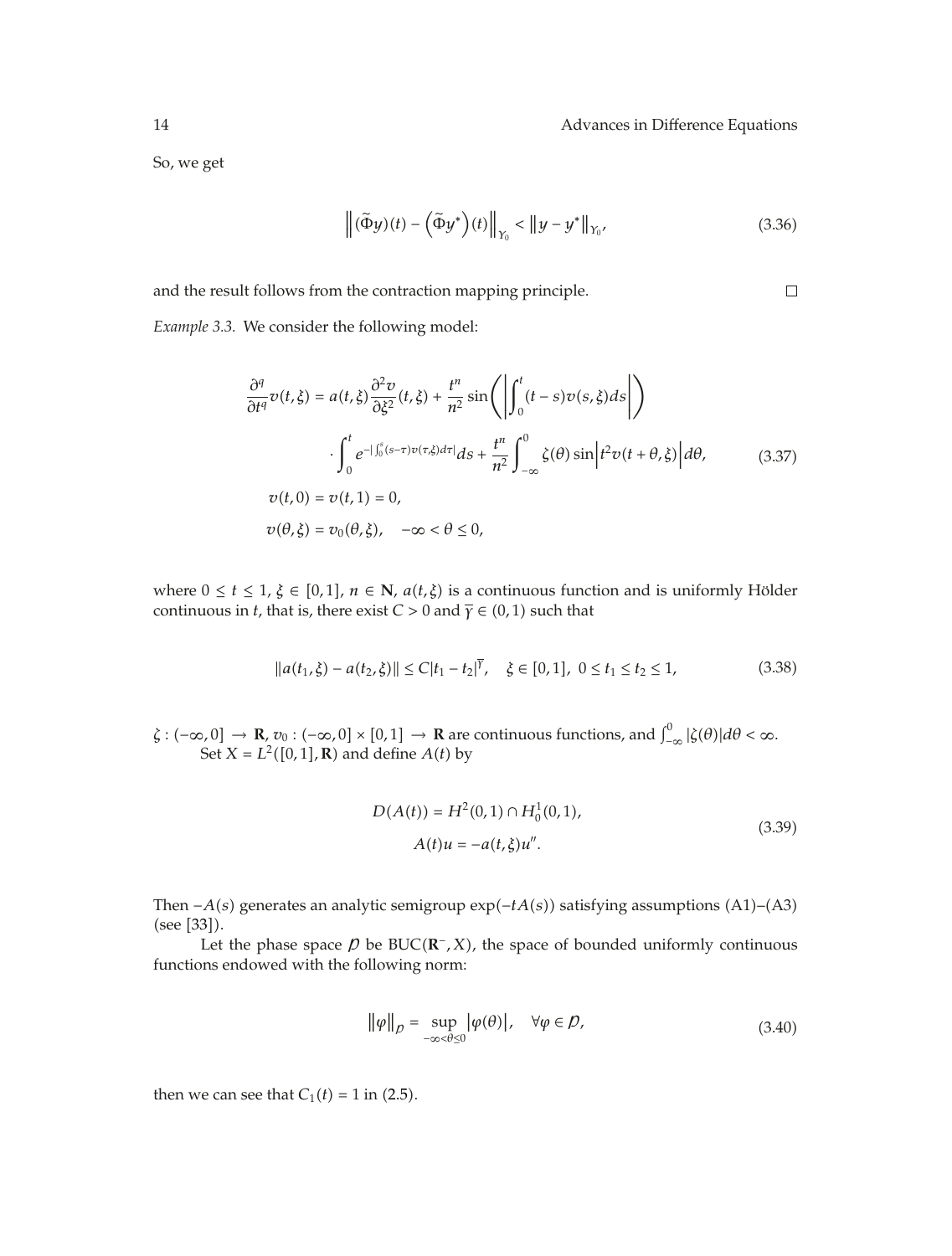For  $t \in [0, 1]$ ,  $\xi \in [0, 1]$  and  $\varphi \in BUC(\mathbb{R}^-, X)$ , we set

$$
u(t)(\xi) = v(t, \xi),
$$
  

$$
\phi(\theta)(\xi) = v_0(\theta, \xi), \quad \theta \in (-\infty, 0],
$$
  

$$
f(t, Gu(t), \varphi)(\xi) = \frac{t^n}{n^2} \sin(|(Gu(t))(\xi)|) \cdot \int_0^t e^{-|(Gu(s))(\xi)|} ds + \frac{t^n}{n^2} \int_{-\infty}^0 \zeta(\theta) \sin\left(t^2 \varphi(\theta)(\xi)\right) d\theta,
$$
  
(3.41)

where

$$
(Gu(t))(\xi) = \int_0^t (t - s)u(s)(\xi)ds,
$$
\n(3.42)

 $\text{now } G^* = \sup_{t \in [0,1]} \int_0^t (t-s) ds = 1/2 < \infty.$ 

Then the above equation  $(3.37)$  can be written in the abstract form as  $(1.1)$ . Moreover,

$$
|| f(t, Gu(t), \varphi)(\xi) || \le \frac{t^{n+1}}{n^2} ||Gu(t)|| + \frac{t^{n+2}}{n^2} ||\varphi||_{\rho} \int_{-\infty}^0 |\zeta(\theta)| d\theta
$$
  

$$
\le \frac{1}{n^2} \max \left\{ t^{n+1}, t^{n+2} \int_{-\infty}^0 |\zeta(\theta)| d\theta \right\} \left( ||Gu(t)|| + ||\varphi||_{\rho} \right) \tag{3.43}
$$
  

$$
= \mu(t) \mathcal{W} \left( ||Gu(t)|| + ||\varphi||_{\rho} \right),
$$

where  $\mu(t) := \max\{t^{n+1}, t^{n+2} \int_{-\infty}^0 |\zeta(\theta)| d\theta\}$ ,  $\mathcal{W}(z) = z/n^2$  satisfy (H1). For any  $u_1, u_2 \in X$ ,  $\varphi, \widetilde{\varphi} \in \mathcal{D}$ ,

$$
\|\varphi(t-s,s)f(s,Gu_1(s),\varphi)(\xi) - \varphi(t-s,s)f(s,Gu_2(s),\tilde{\varphi})(\xi)\|
$$
  

$$
\leq \frac{C}{n^2}(t-s)^{q-1} \left[s^{n+1}||Gu_1(s) - Gu_2(s)|| + s^n \int_0^s ||Gu_1(\tau) - Gu_2(\tau)||d\tau \right]
$$
  

$$
+ \frac{C}{n^2}(t-s)^{q-1} s^{n+2} \int_{-\infty}^0 |\zeta(\theta)||\|\varphi(\theta)(\xi) - \tilde{\varphi}(\theta)(\xi)\|d\theta.
$$
 (3.44)

Therefore, for any bounded sets  $D_1 \subset X$ ,  $D_2 \subset \mathcal{D}$ , we have

$$
\alpha(\psi(t-s,s)f(s,D_1,D_2)) \leq \frac{2C}{n^2}(t-s)^{q-1}s^{n+1} \cdot \alpha(D_1) + \frac{C}{n^2}(t-s)^{q-1}s^{n+2}\int_{-\infty}^0 |\zeta(\theta)|\alpha(D_2(\theta))d\theta.
$$
\n(3.45)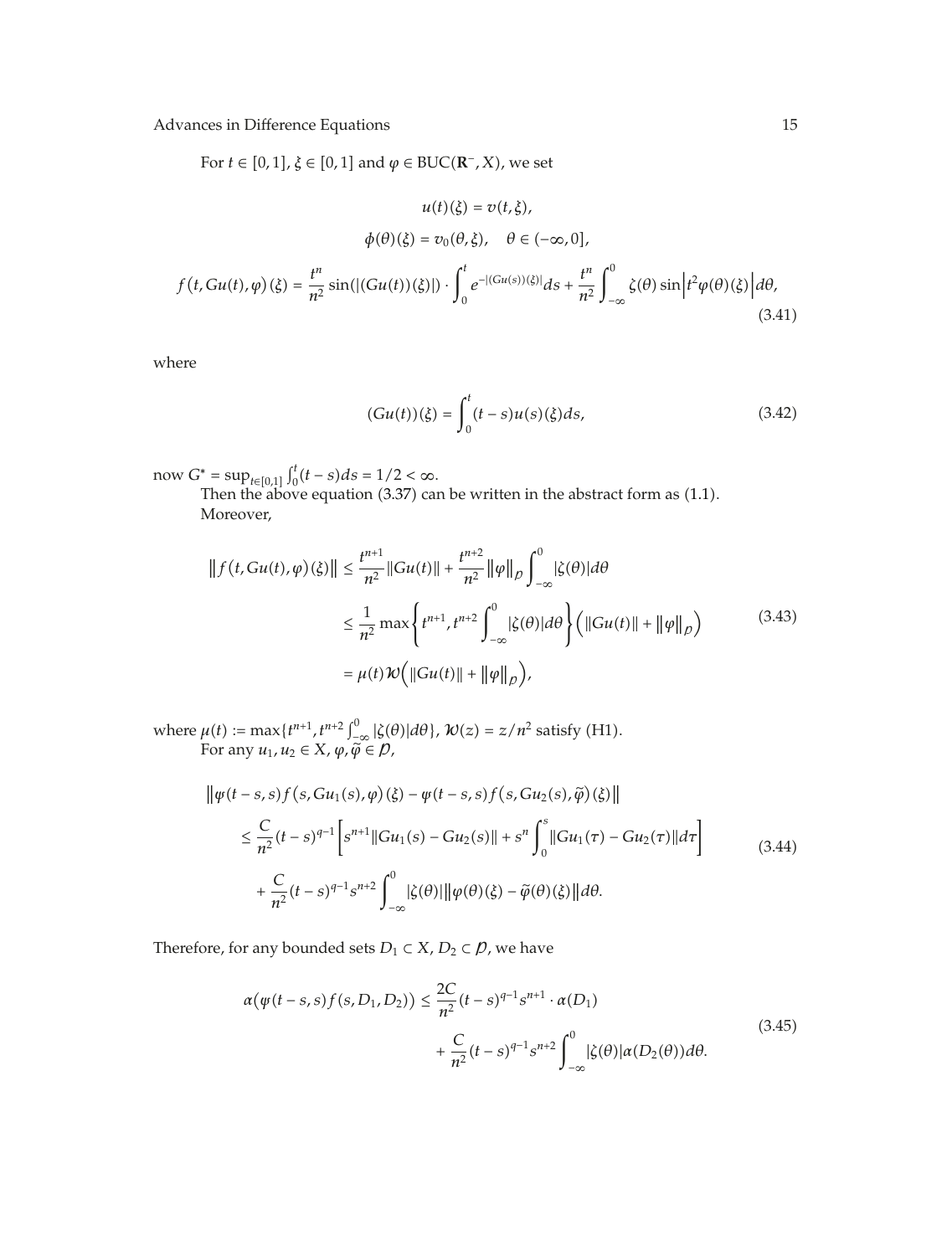Moreover,

$$
\frac{2C}{n^2} \sup_{t \in [0,1]} \int_0^t (t-s)^{q-1} s^{n+1} ds = \frac{2C}{n^2} \sup_{t \in [0,1]} t^{n+q+1} B(q, n+2) = \frac{2C}{n^2} B(q, n+2) := \beta_1,
$$
\n
$$
\frac{C}{n^2} \sup_{t \in [0,1]} \int_0^t (t-s)^{q-1} s^{n+2} \int_{-\infty}^0 |\zeta(\theta)| d\theta ds = \frac{C}{n^2} B(q, n+3) \int_{-\infty}^0 |\zeta(\theta)| d\theta := \beta_2.
$$
\n(3.46)

Similarly, we obtain

$$
\alpha(\psi(t-s,s)\varphi(s,\tau)f(\tau,D_1,D_2))
$$
\n
$$
\leq (t-s)^{q-1}(s-\tau)^{r-1}\tau^{n+1}\left[\frac{2C^2}{n^2}\alpha(D_1) + \frac{C^2}{n^2}\tau\int_{-\infty}^0|\zeta(\theta)|d\theta\sup_{\theta\leq 0}\alpha(D_2(\theta))\right],
$$
\n
$$
\frac{2C^2}{n^2}\sup_{t\in[0,1]}\int_0^t\int_0^s(t-s)^{q-1}(s-\tau)^{r-1}\tau^{n+1}d\tau ds
$$
\n
$$
=\frac{2C^2}{n^2}\sup_{t\in[0,1]}t^{q+\gamma+n+1}B(q,\gamma)B(q+\gamma,n+2) = \frac{2C^2}{n^2}B(q,\gamma)B(q+\gamma,n+2) := \beta_3,
$$
\n
$$
\frac{C^2}{n^2}\sup_{t\in[0,1]}\int_0^t\int_0^s(t-s)^{q-1}(s-\tau)^{r-1}\tau^{n+2}d\tau ds\int_{-\infty}^0|\zeta(\theta)|d\theta
$$
\n
$$
=\frac{C^2}{n^2}B(q,\gamma)B(q+\gamma,n+3)\int_{-\infty}^0|\zeta(\theta)|d\theta := \beta_4.
$$
\n(3.47)

Suppose further that

1) there exists  $\overline{M}$  ∈ (0,1) such that  $(3/2n^2)C(1 + CB(q, γ))((p − 1)/(pq − 1))$ *1)*)<sup>(*p*−1)/*p*<sub></sub> $\|\mu\|_{L^p([0,1],\mathbb{R}^+)}$  <  $\overline{M}$ ,</sup>

(2) 
$$
2(\beta_1 + 2\beta_3) + 4(\beta_2 + 2\beta_4) < 1
$$
,

then  $(3.37)$  has a mild solution by Theorem 3.1.

## **Acknowledgments**

The author is grateful to the referees for their valuable suggestions. This work is supported by the NSF of Yunnan Province (no. 2009ZC054M).

# **References**

- [1] Z. Fan, "Existence and continuous dependence results for nonlinear differential inclusions with infinite delay," *Nonlinear Analysis: Theory, Methods & Applications*, vol. 69, no. 8, pp. 2379–2392, 2008.
- [2] A. Favini and L. Vlasenko, "Degenerate non-stationary differential equations with delay in Banach spaces," *Journal of Differential Equations*, vol. 192, no. 1, pp. 93–110, 2003.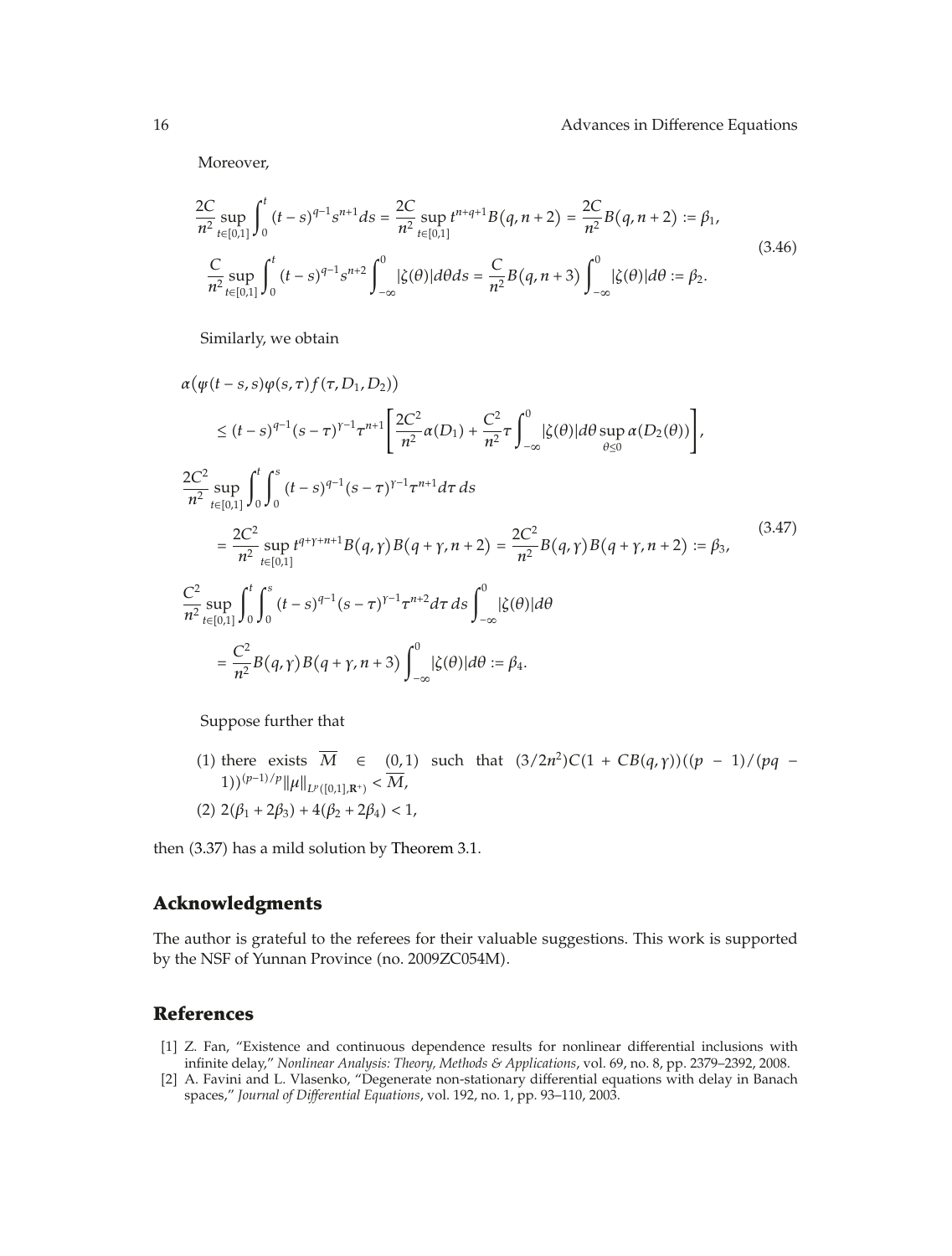- 3 Faming Guo, B. Tang, and F. Huang, "Robustness with respect to small delays for exponential stability of abstract differential equations in Banach spaces," *The ANZIAM Journal*, vol. 47, no. 4, pp. 555–568, 2006.
- 4 J. H. Liu, "Periodic solutions of infinite delay evolution equations," *Journal of Mathematical Analysis and Applications*, vol. 247, no. 2, pp. 627–644, 2000.
- 5 J. Liu, T. Naito, and N. Van Minh, "Bounded and periodic solutions of infinite delay evolution equations," *Journal of Mathematical Analysis and Applications*, vol. 286, no. 2, pp. 705–712, 2003.
- 6 J. Liang and T. J. Xiao, "Functional-differential equations with infinite delay in Frechet space," ´ *Sichuan Daxue Xuebao*, vol. 26, no. 4, pp. 382–390, 1989.
- [7] J. Liang and T. J. Xiao, "Functional-differential equations with infinite delay in Banach spaces," *International Journal of Mathematics and Mathematical Sciences*, vol. 14, no. 3, pp. 497–508, 1991.
- [8] J. Liang and T. J. Xiao, "Solutions to abstract functional-differential equations with infinite delay," *Acta Mathematica Sinica*, vol. 34, no. 5, pp. 631–644, 1991.
- 9 J. Liang and T.-J. Xiao, "The Cauchy problem for nonlinear abstract functional differential equations with infinite delay," *Computers & Mathematics with Applications*, vol. 40, no. 6-7, pp. 693–703, 2000.
- [10] J. Liang, T.-J. Xiao, and J. van Casteren, "A note on semilinear abstract functional differential and integrodifferential equations with infinite delay," *Applied Mathematics Letters*, vol. 17, no. 4, pp. 473– 477, 2004.
- 11 J. Liang and T.-J. Xiao, "Solvability of the Cauchy problem for infinite delay equations," *Nonlinear Analysis: Theory, Methods & Applications*, vol. 58, no. 3-4, pp. 271–297, 2004.
- 12 J. Liang and T.-J. Xiao, "Solutions to nonautonomous abstract functional equations with infinite delay," *Taiwanese Journal of Mathematics*, vol. 10, no. 1, pp. 163–172, 2006.
- [13] G. M. Mophou and G. M. N'Guérékata, "A note on a semilinear fractional differential equation of neutral type with infinite delay," *Advances in Difference Equations*, vol. 2010, Article ID 674630, 8 pages, 2010.
- [14] G. M. Mophou and G. M. N'Guérékata, "Existence of mild solutions of some semilinear neutral fractional functional evolution equations with infinite delay," *Applied Mathematics and Computation*, vol. 216, no. 1, pp. 61–69, 2010.
- 15 T.-J. Xiao and J. Liang, "Blow-up and global existence of solutions to integral equations with infinite delay in Banach spaces," *Nonlinear Analysis: Theory, Methods & Applications*, vol. 71, no. 12, pp. e1442– e1447, 2009.
- [16] M. M. El-Borai, "The fundamental solutions for fractional evolution equations of parabolic type," *Journal of Applied Mathematics and Stochastic Analysis*, no. 3, pp. 197–211, 2004.
- [17] G. M. Mophou and G. M. N'Guérékata, "Existence of the mild solution for some fractional differential equations with nonlocal conditions," *Semigroup Forum*, vol. 79, no. 2, pp. 315–322, 2009.
- [18] J.-H. Chen, T.-J. Xiao, and J. Liang, "Uniform exponential stability of solutions to abstract Volterra equations," *Journal of Evolution Equations*, vol. 9, no. 4, pp. 661–674, 2009.
- 19 J. Liang and T.-J. Xiao, "Semilinear integrodifferential equations with nonlocal initial conditions," *Computers & Mathematics with Applications*, vol. 47, no. 6-7, pp. 863–875, 2004.
- 20 J. Liang, J. H. Liu, and T.-J. Xiao, "Nonlocal problems for integrodifferential equations," *Dynamics of Continuous, Discrete & Impulsive Systems. Series A*, vol. 15, no. 6, pp. 815–824, 2008.
- 21 T. Naito, N. Van Minh, and J. H. Liu, "On the bounded solutions of Volterra equations," *Applicable Analysis*, vol. 83, no. 5, pp. 433–446, 2004.
- 22 P. H. A. Ngoc, S. Murakami, T. Naito, J. S. Shin, and Y. Nagabuchi, "On positive linear Volterra-Stieltjes differential systems," *Integral Equations and Operator Theory*, vol. 64, no. 3, pp. 325–335, 2009.
- 23 T.-J. Xiao and J Liang, *The Cauchy Problem for Higher-Order Abstract Differential Equations*, vol. 1701 of *Lecture Notes in Mathematics*, Springer, Berlin, Germany, 1998.
- 24 T.-J. Xiao and J. Liang, "Approximations of Laplace transforms and integrated semigroups," *Journal of Functional Analysis*, vol. 172, no. 1, pp. 202–220, 2000.
- [25] T.-J. Xiao, J Liang, and J. van Casteren, "Time dependent Desch-Schappacher type perturbations of Volterra integral equations," *Integral Equations and Operator Theory*, vol. 44, no. 4, pp. 494–506, 2002.
- 26 S. G. Samko, A. A. Kilbas, and O. I. Marichev, *Fractional Integrals and Derivatives: Theory and Applications*, Gordon and Breach, Yverdon, Switzerland, 1993.
- 27 J. K. Hale and J. Kato, "Phase space for retarded equations with infinite delay," *Funkcialaj Ekvacioj*, vol. 21, no. 1, pp. 11–41, 1978.
- [28] J. Banas and K. Goebel, Measures of Noncompactness in Banach Spaces, vol. 60 of Lecture Notes in Pure *and Applied Mathematics*, Marcel Dekker, New York, NY, USA, 1980.